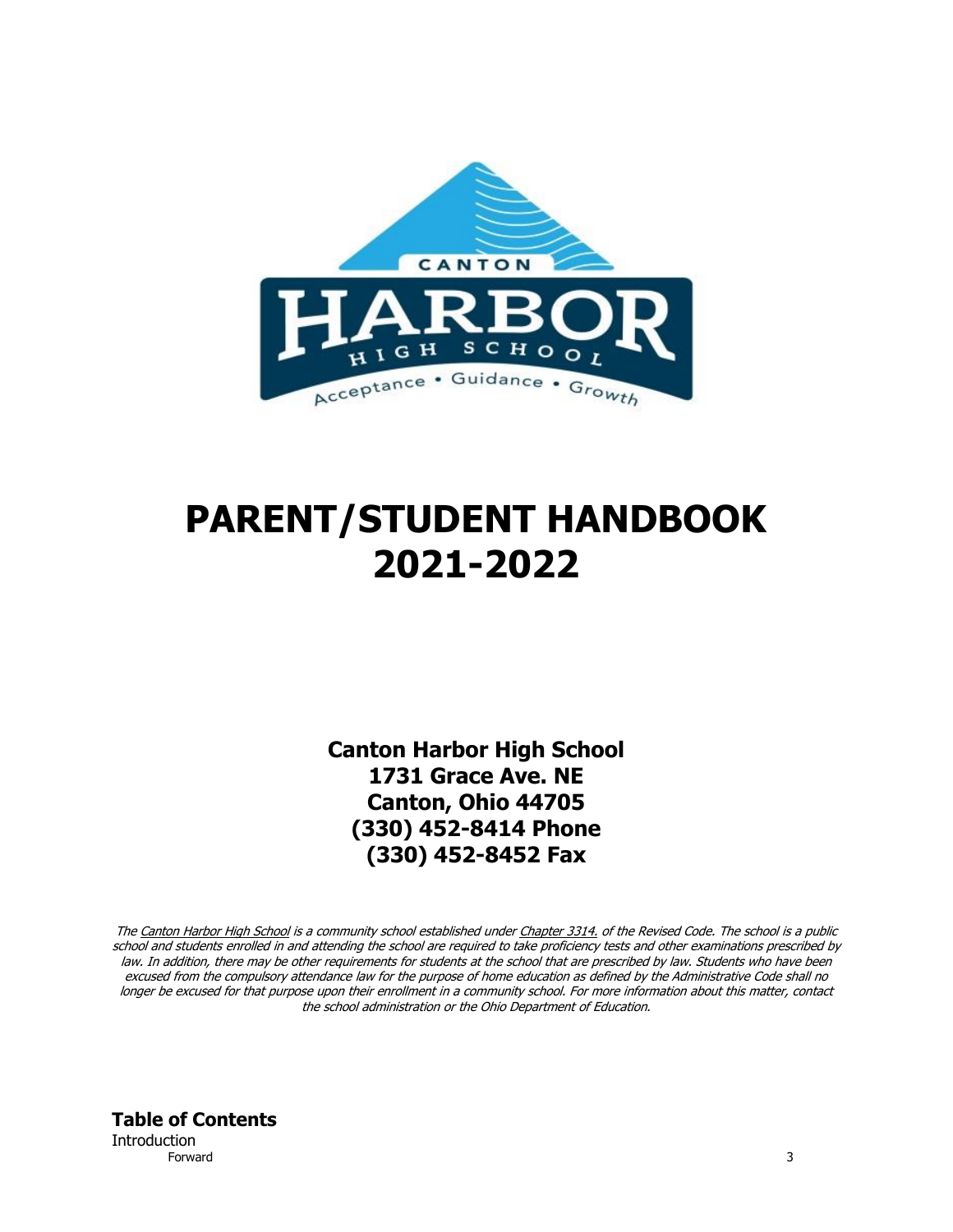| Philosophy                                                                                | 3              |
|-------------------------------------------------------------------------------------------|----------------|
| Mission                                                                                   | 3              |
| Non-Discrimination Policy                                                                 | 3              |
| <b>Admission Information</b>                                                              |                |
| Enrollment                                                                                | 4              |
| <b>Immunization Policy</b>                                                                | 4              |
| Change of Address/Phone Number                                                            | 4              |
| <b>Student Responsibilities</b>                                                           |                |
| Code of Conduct                                                                           | 4              |
| Dress Code                                                                                | 6              |
| <b>Attendance Policy</b>                                                                  | 7              |
| <b>Excused Absences</b>                                                                   | 7              |
| <b>Unexcused Absences</b>                                                                 | $\overline{7}$ |
| <b>Potential Discipline Actions</b>                                                       |                |
| <b>Truancy Policy</b>                                                                     | 8              |
| <b>Tardy Policy</b>                                                                       | 8              |
| <b>Suspension Procedures</b>                                                              | 8              |
| <b>Expulsion Procedures</b>                                                               | 9<br>9         |
| <b>Emergency Removal</b>                                                                  | 9              |
| Parent & Student Surveys                                                                  |                |
| Academics                                                                                 |                |
| Curriculum                                                                                | 9              |
| School Day                                                                                | 10<br>10       |
| Grading<br>Progress Cards                                                                 | 10             |
| Grade Levels                                                                              | 10             |
| Conferences & Open Houses                                                                 | 10             |
| <b>Graduation Requirements</b>                                                            | 10             |
| Post-Secondary Enrollment Options                                                         | 11             |
| <b>School Facilities</b>                                                                  |                |
| Hours of Operation & School Address                                                       | 11             |
| Smoking and Eating                                                                        | 11             |
| Parking                                                                                   | 11             |
| Transportation                                                                            | 12             |
| <b>Visitors</b>                                                                           | 12             |
| Emergency Phone Calls                                                                     | 12             |
| School Closure Policy                                                                     | 12             |
| Safety                                                                                    |                |
| Missing Children Policy                                                                   | 12             |
| Fire Alarm                                                                                | 13             |
| Reporting Injuries                                                                        | 13             |
| <b>Emergency Preparedness</b>                                                             | 13             |
| Prohibited Gang Activity                                                                  | 14             |
| Harassment/Intimidation/Bullying                                                          | 15             |
| Drug-Free School                                                                          | 15             |
| Medicines at school                                                                       | 16             |
| Epinephrine Auto injectors                                                                | 16             |
| Weapon-Free School                                                                        | 17             |
| Electronic Surveillance<br>Lost & Found                                                   | 17<br>18       |
|                                                                                           | 18             |
| Backpacks, Desks, & Storage Areas<br>Release of Student Records and Non-Custodial Parents | 18             |
| Confidentiality of School Records                                                         | 19             |
| Military Access to High School Students                                                   | 19             |
| Public's Right to Know Policy                                                             | 19             |
| Parent's Right to Know Teacher Qualifications                                             | 19             |
| Child Find-Special Needs                                                                  | 19             |
| Parent Involvement Policy                                                                 | 20             |
| Parental Complaint                                                                        | 20             |
| State Parent Information and Resource Center                                              | 21             |
| Free Appropriate Public Education (FAPE)                                                  | 21             |
| <b>Work Permits</b>                                                                       | 21             |
| <b>Internet Safety Policy</b>                                                             | 22             |
| <b>Wellness Policy</b>                                                                    | 23             |
| Parent-Student Contract                                                                   | 24             |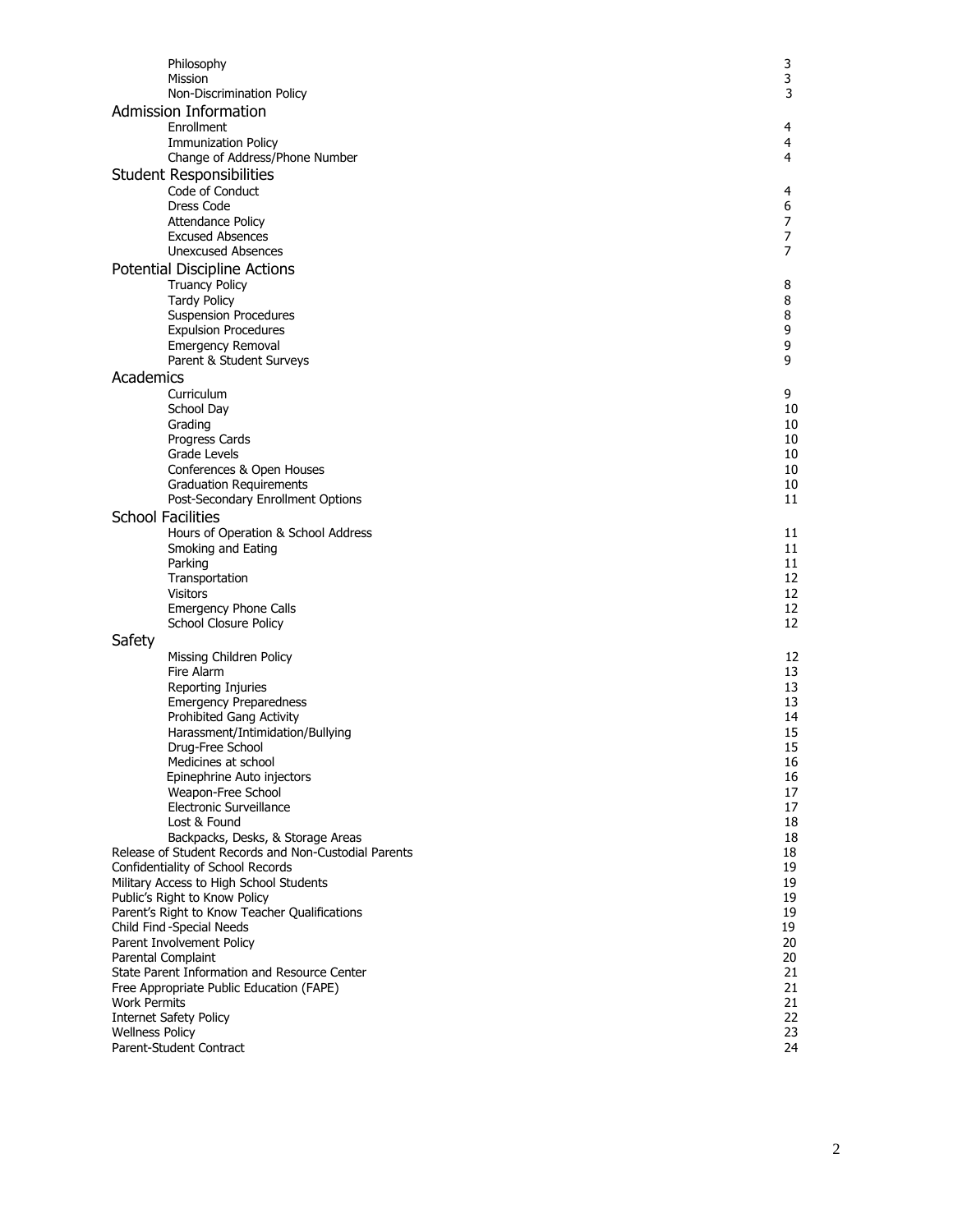## **Introduction**

#### **Foreword**

This handbook was developed for the students of Canton Harbor High School and their parents. The information in this handbook is provided to assist students during their high school careers. Each entry was placed in this handbook with that purpose in mind. Policies in this handbook are approved by the School Board each year. This handbook reflects the latest policy and supersedes all others. If a contradiction should occur, School Board Policy prevails.

Students and parents are encouraged to read and become familiar with the policies of Canton Harbor High School.

#### **Philosophy**

The philosophy of Canton Harbor High School is to integrate a holistic curriculum, utilize learner centered techniques, comprehensive community involvement, cutting edge technology, and an intimate nurturing environment that will enhance positive self-images. Canton Harbor High School is a school where a student will not fall through the cracks. The education program will be based on the principles of high expectations, high standards, that all students are capable of learning, schools can make a difference in a students' lives and success breeds success.

You will develop important academic and life skills such as critical thinking, reasoning, problemsolving, personal communication, and listening skills which will allow you to be successful on the job and in life!

You can graduate from Canton Harbor High School well prepared to live as a productive and responsible citizen in your community. You will leave feeling confident of your abilities and prepared to find a good job or attend a post-secondary program.

You will be all that you can be. You will work hard and learn to give your best effort on your own behalf. Everyone at Canton Harbor High School is treated with respect. We require and demand a commitment from you, not just in following the school rules, but also in working to make you the best person you can be and Canton Harbor High School the best school in the city.

#### **Mission**

The Mission of **Canton Harbor High School** is: "To Advance Under-served Youth through Education, Job Training, Personal Development, Leadership Development and Community Service."

### **Non-Discrimination Policy**

It is the policy of the School Board of Canton Harbor High School to comply with Federal and State Laws prohibiting discrimination and all requirements imposed by or pursuant to regulations issued thereto, to the end that no person shall, on the grounds of race, color, national origin, creed, religion, sex, marital status, status with regard to public assistance, sexual orientation or disability, be excluded from participation in, be denied the benefit of, or be otherwise subjected to discrimination under any educational program or in employment, or recruitment, consideration, or selection.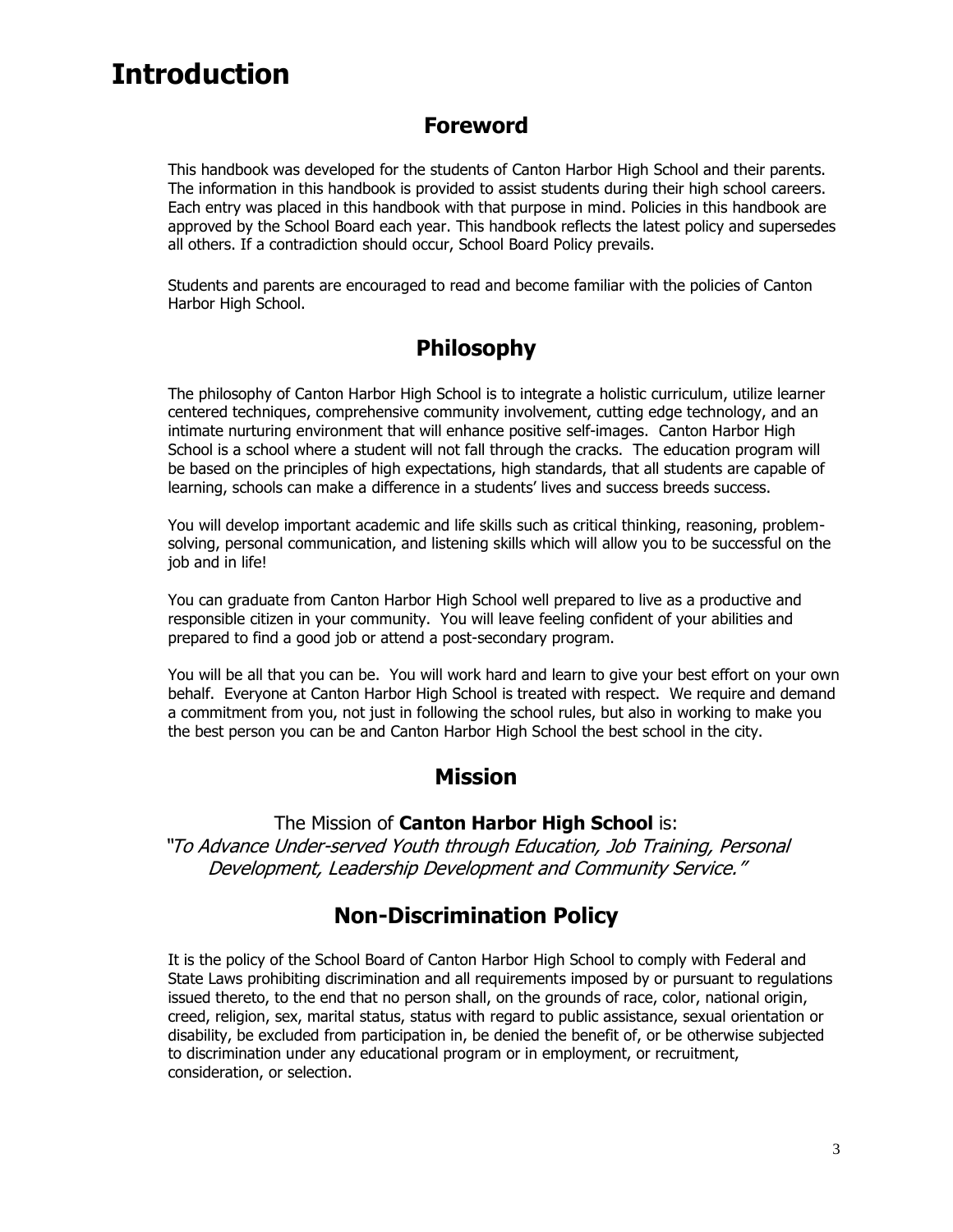## **Admission Information**

#### **Enrollment**

Canton Harbor High School (CHHS) shall be open to all students from ages to 16 through 21 years of age on an as available basis. Dropouts will be encouraged to re-enroll. In order to enroll, a person shall:

- 1. Complete a CHHS application and return it to the school. If you have a copy of your transcript, this should also be attached. If you do not have a copy of your transcript, you and /or your parent/guardian will need to sign a "Request for Records" form from the last school that you attended. Your records will be used to verify existing state standardized test scores and verify credits.
- 2. In order to complete your enrollment application, you will be required to submit copies of your Birth Certificate, Social Security Card, photo ID, custody papers (if applicable), a monthly utility bill, lease of residence, bank statement or any other documents deemed acceptable by the resident district. Once you have submitted your enrollment application and any other required documentation, you will be scheduled assigned a start date.
- 3. In the event that enrollment exceeds capacity, School will perform a blind, random lottery to determine what students are enrolled and what students are placed on a waiting list (in order of selection). Any student that inquires about enrollment after the lottery is held will be placed on the waiting list on a first come, first serve basis.

### **Immunization Policy**

The state of Ohio dictates the immunization requirements for entrance into Canton Harbor High School, according to grade level (Ohio Revised Code, Section 3313.671). If a parent has a philosophical/religious objection, or the student's physician has a medical objection, the [immunization exemption form](http://www.olentangy.k12.oh.us/district/pupilservices/nurses/forms/immunizationExemption.pdf) must be completed.

Students must be in compliance with the law in order to be eligible for school attendance. Immunization records must be presented to the school within fourteen days of enrollment and it is the responsibility of the parent to provide the record. When transferring from another district, it is recommended that parents request a copy of the immunization record prior to leaving.

### **Change of Address/Phone Number**

It is the student's responsibility to inform the School office of any change of address or phone number. Any relevant information must also be updated in the office.

## **Student Responsibilities**

#### **Code of Conduct**

Canton Harbor High School recognizes that a positive learning environment cannot occur without maintaining order and discipline conducive to learning. The Code of Conduct is intended to standardize procedures to guarantee the rights of every student at the school.

Students at CHHS are required to know the Code of Conduct. When students do not follow the rules, they are expected to accept the consequences. The student's attitude towards the rules of CHHS is very important.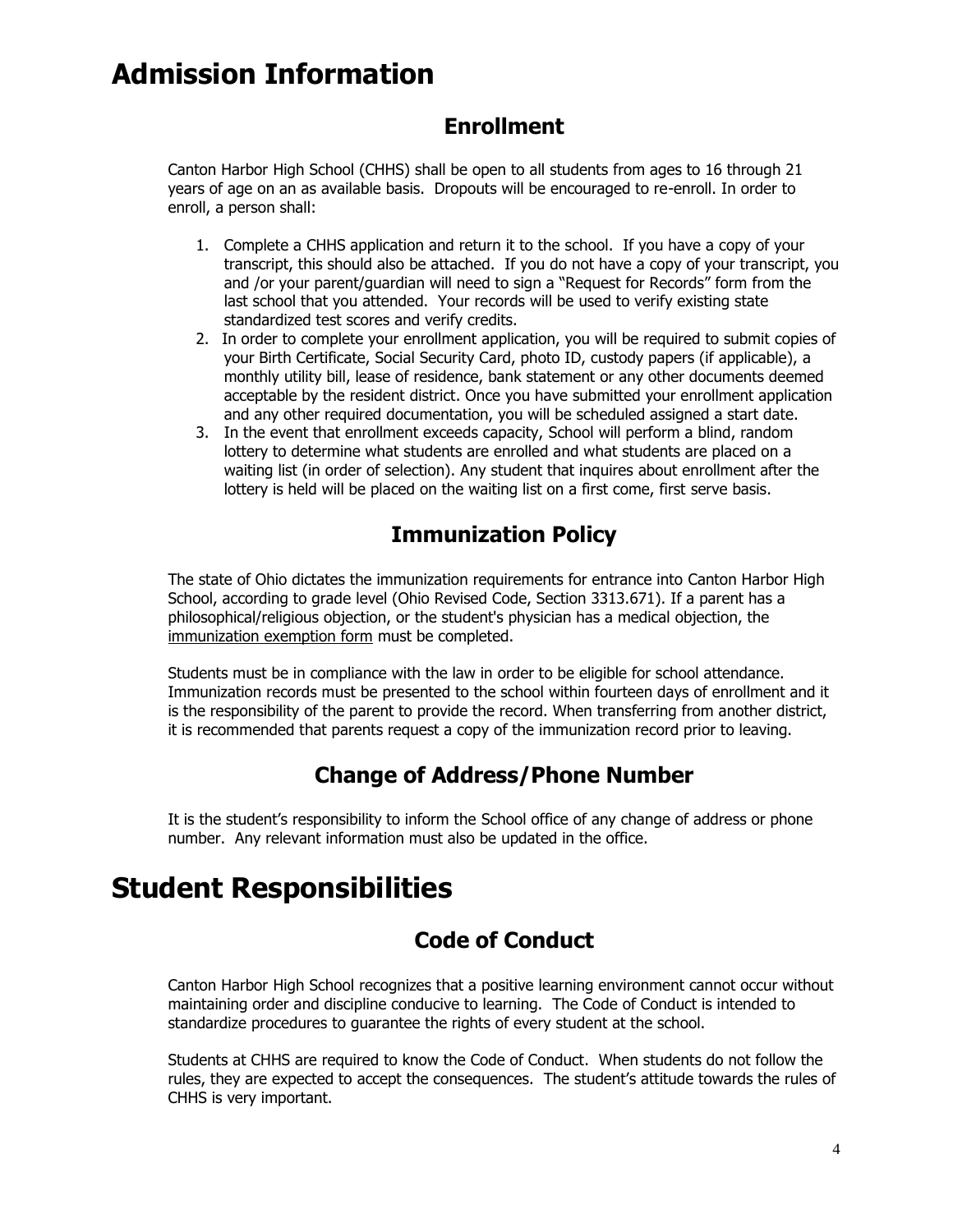Corporal punishment is not permitted. No employee should threaten, inflict, or cause to inflict unreasonable, irrational, or inappropriate force upon a student. Good sense and judgment should always prevail.

The rules of the Code of Conduct apply to any conduct that occurs:

- 1. On school grounds during the school day or immediately before or after school hours;
- 2. On school grounds at any other time when the school is being used by a school group;
- 3. On or off school grounds at any school activity, function or event;
- 4. Traveling to and from school, including actions on any school bus, van or public conveyance.

Under this Code of Conduct, the following definitions will apply:

**Student**--a person, adult or minor, enrolled at Canton Harbor High School

- **Parent--** a) official care-giver of a minor child, including but not limited to mother, father, step-parent, grandparent, or court-appointed guardian, including DHS workers and/or group home employees as identified at the time of admission or amended in writing thereafter; or an emancipated minor (proof required);
	- b) for young adult student, ages 18-20, parent, guardian, etc. with whom he/she lives
	- c) for married and independent adult students ages 18-20 and for all students 21 years old, the student him/herself.
- **Married**-- The legal spouse of a student, as expressed in a marriage certificate of any state, the Commonwealth of Puerto Rico, or sovereign nation.

The following behaviors are considered **OFFENSES** at CHHS and will result in corrective action, up to and including a suspension or expulsion, at the discretion of the Administrator.

- **Truancy** absent without permission
- **Dress Code Violation –** not dressed according to the School dress code
- **• Disruption** interfering with school policies or classroom routine
- **• Cheating** Copying someone else's work or in any way trying to take credit for work not done by the student himself/herself
- **Profane Language –** use of profane or unacceptable language
- **Sexual Misconduct** including, but not limited to improper public display of affection in the school building or at any school related activity including but not limited to kissing, notes, etc. The prominent display of "hickies" or passion marks is prohibited
- **Smoking –** smoking in the school building is strictly prohibited
- **Sleeping –** activity which results in student non-performance
- **•** Disobedience no student will disobey the lawful instructions of an administrator, teacher, or other staff member of CHHS
- **Out –of –Bounds –** No student may be in any part of the building or grounds including bathrooms, parking lot, classrooms, or offices unless specifically scheduled to be there or unless he/she has received permission from an appropriate authority
- **Possession of prohibited items –** students may not have cellular phones, compact discs unrelated to schoolwork, or food or beverages in unauthorized areas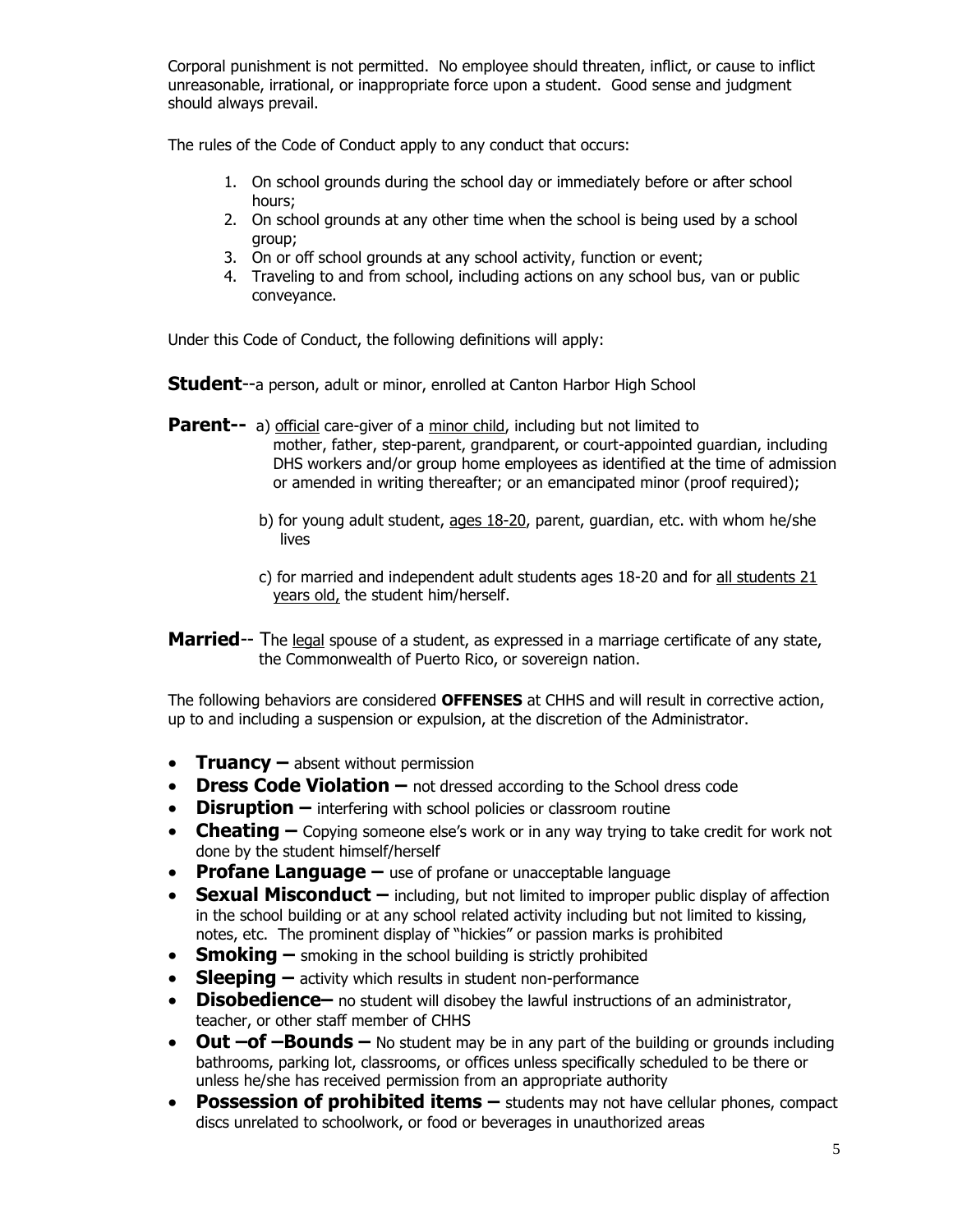- **Non-completion of assigned activities** failure to finish academic work
- **Failure to provide name or identification to school employees** A student's refusal to provide CHHS with their name or identification, or other necessary information including, but not limited to: current phone number, address, etc.
- **Theft** taking the property of another without right or permission
- **Fighting or violence** participating in physical contact with one or more students
- **Vandalism –** purposeful destruction of school or student property
- **Gang Activities –** participation in gang activities
- **False fire and/or bomb alarm** willful intent to cause panic by submitting false information
- **Arson or attempted arson** setting fire or attempting to set fire to any school or building property
- **Use/possession/concealment/sale/transmission of any drug, alcoholic beverage, or other illegal, or controlled substance**
- **Use/possession/concealment/sale/transmission of any dangerous or illegal instruments including but not limited to weapons, fireworks, etc.**
- **Wrongful conduct** actions that impede, obstruct, interfere with or violate the Canton Harbor High School mission, philosophy, and regulations
- **Destruction and/or intentional harm to person or property**
- **Sexual harassment, misconduct, and/or improper language or inappropriate touching**
- **•** Disrespect of the rights of others or others' property willful destruction or rudeness towards others (staff or students)
- **Conduct which endangers others** any form of physical contact which jeopardizes others including but not limited to horse-play and throwing objects
- **Use of cell phones/other electronic devices in school-** the use of cell phones and other electronic devices is prohibited during the school day.

**Penalties:** If the student violates the policy, any staff member may confiscate the device and turn it into the Administrator's office. The school and its staff are not responsible for loss, theft, damage and vandalism of any cell phone or other device that a student brings to school.

#### **Dress Code**

#### **General Guidelines**

- 1. Each student must maintain a neat, clean, professional appearance at all times.
- 2. Pants are not allowed to drupe.
- 3. The administrator may make exceptions to the dress code based on physical disability or other conditions.
- 4. Students not conforming to the dress code will not be admitted to class and will be deemed absent.
- 5. Students not dressed appropriately will be sent to the office to speak to the administrator or home, depending on the nature of the dress code infraction.

### **Attendance Policy**

Students at CHHS are expected to attend each day school is in session and be on time.

Students must sign a daily attendance sheet when they enter the school. These sheets are kept as attendance records in the main office.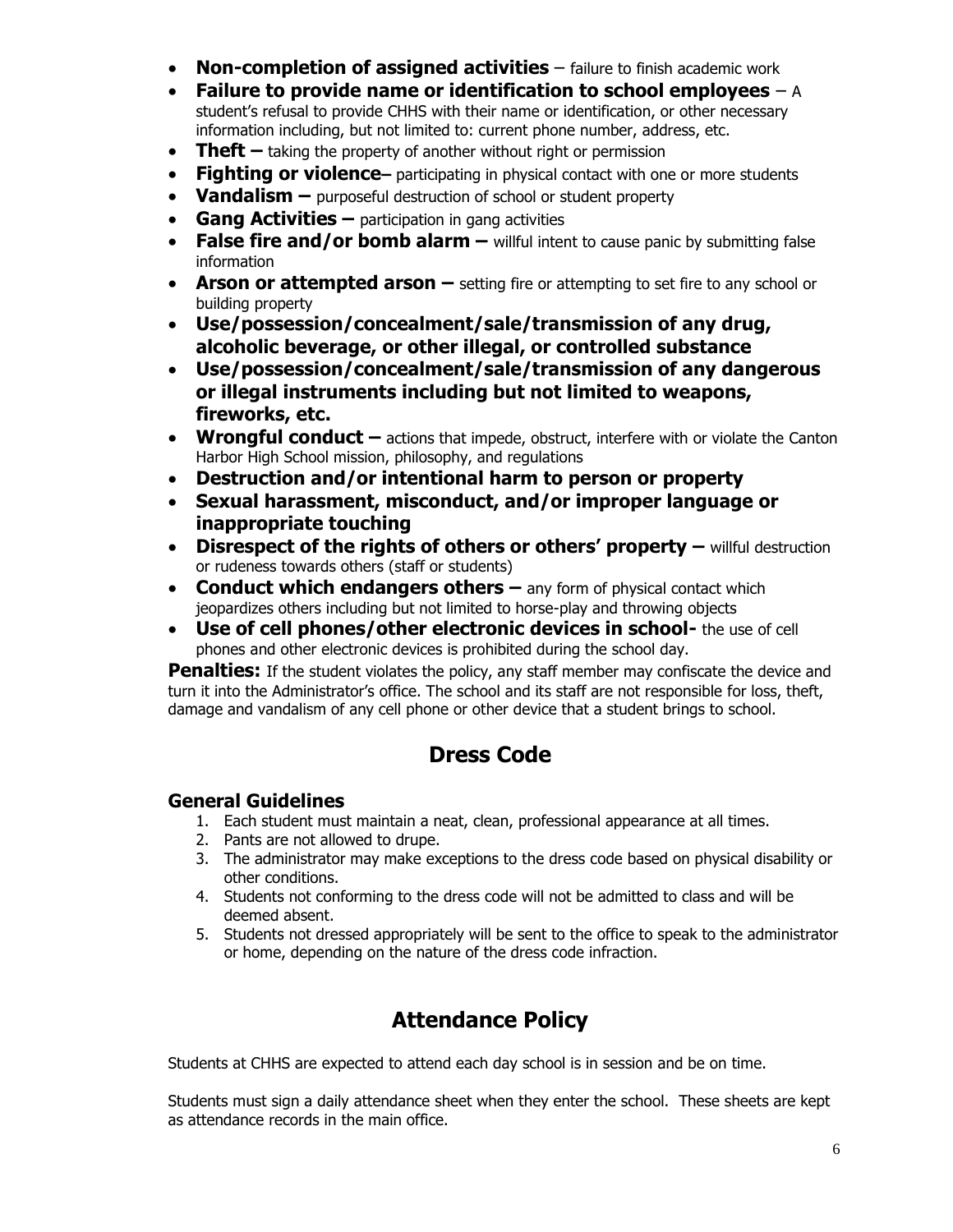If the student needs to miss school, the student or parent/guardian must call the school (330) 452-8414 on the day of the absence. Unexcused Absences will reduce the student's overall attendance percentage. Excused Absences will not reduce the student's overall average attendance percentage.

#### **EXCUSED ABSENCES**

An excused absence or tardy will be granted if you are not in school for the following reasons:

- 1. Medical Appointment
	- With appropriate documentation
- 2. Under a Doctor's care
	- With appropriate documentation
- 3. Automotive
	- With appropriate tow truck, or repair shop receipt
- 4. Scheduled road test for a driver's license
	- With appropriate documentation
- 5. Employment (which cannot be conducted outside of school hours)
	- With appropriate documentation from supervisor
	- Will be verified by CHHS
	- Must conflict with school hours
- 6. Death of an immediate family member
	- With appropriate documentation
	- Will be verified by CHHS
- 6. Personal Illness
	- With appropriate documentation
	- Will be verified CHHS
- 7. Court appointment
	- With appropriate documentation
- 8. Other appointments which cannot be scheduled outside of school hours (case workers, probation officer, signing a lease)
	- With appropriate documentation
	- Will be verified by CHHS
- 10. Other absences as deemed appropriate by and in the sole discretion of the administrator

Excused Absences with documentation, such as a doctor's note or verification from the court, will not count against the average attendance percentage. Any prolonged absence due to illness or other documented reason will also be excused.

#### **UNEXCUSED ABSENCES**

Unexcused Absences include the following:

- 1. Any absence that is not excused.
- 2. Any absence where a student fails to provide appropriate written documentation of the absence (Students **should** have written documentation for absences in-hand on the first day that they return to school.)
- 3. Leaving school early without proper authorization.
- 4. Each day beyond three (3) that a student is late during any one month without appropriate documentation.

#### **ANY STUDENT WHOSE UNEXCUSED ABSENCES EXCEED ONE-HUNDRED AND FIVE (105) CONSECUTIVE HOURS (APPROXIMATELY 18 SCHOOL DAYS) WILL BE AUTOMATICALLY WITHDRAWN FROM SCHOOL PER THE OHIO REVISED CODE**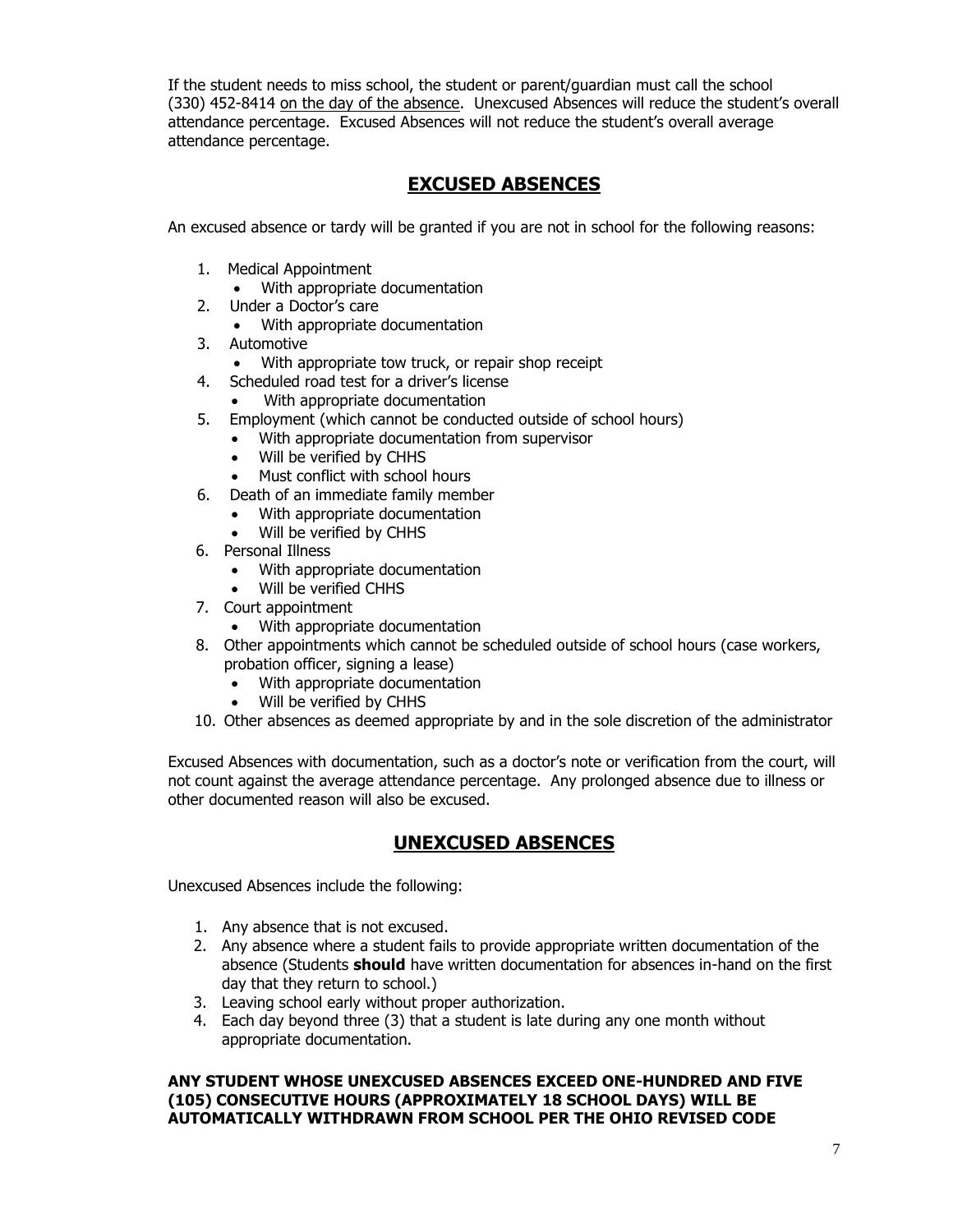**(ORC 3314.03). STUDENTS MAY BE PERMITTED TO RE-ENTER THE SCHOOL AFTER ATTENDING A SCHEDULED MEETING WITH A SCHOOL OFFICIAL.**

**FURTHERMORE, AT THE SOLE DISCRETION OF THE SCHOOL ADMINISTRATOR, STUDENTS WHO ARE PERSISTENTLY TARDY OR RECEIVE THREE (3) OR MORE UNEXCUSED ABSENCES IN A MONTH MAY RESULT IN DISCIPLINARY ACTION UP TO, AND INCLUDING, SUSPENSION OR EXPULSION AS NOTED UNDER THE POTENTIAL DISCIPLINARY ACTIONS.**

**For Minors Only – The Juvenile Court will be notified when any student under the age of 18 has seven (7) consecutive unexcused absences, or 15 days in a month.**

## **Potential Disciplinary Actions**

### **Truancy Policy**

Canton Harbor High School will act according to any federal, state, county, and/or local laws or rules for any student who is deemed as truant.

#### **Tardy Policy**

- For security reasons, the doors are locked at CHHS at the beginning of the day-8:00am.
- Students who are late for school three (3) times in a month will result in an unexcused absence.
- Students must call in at least 15 minutes before their class to notify the receptionist that they will be late.
- The administrator will handle all special circumstances on a case-by-case basis.

#### **Suspension & Expulsion Procedures**

Rules for suspension and expulsion follow the due process as mandated by the State of Ohio. A student who has been expelled or suspended from Canton Harbor High School will have the opportunity to make up all missed work upon completion of the expulsion or suspension.

#### **Suspension**

- 1. The administrator or his designee may suspend.
- 2. No suspension shall exceed ten (10) school days.
- 3. The administrator must give written notice of the intention to suspend and the reason to the student.
- 4. The student shall be given the right to appear at an informal hearing before the administrator and has the right to challenge the reasons for the intended suspension or otherwise explain. The hearing can happen immediately and can happen anywhere – the hall, office, classroom, etc.
- 5. A written notice of suspension shall be sent or given within one calendar day to the parent/guardian if the student is under the age of 18. The notice shall contain the reasons for the suspension and the right of the student to appeal to the administrator, or Board of Education.

#### **Expulsion**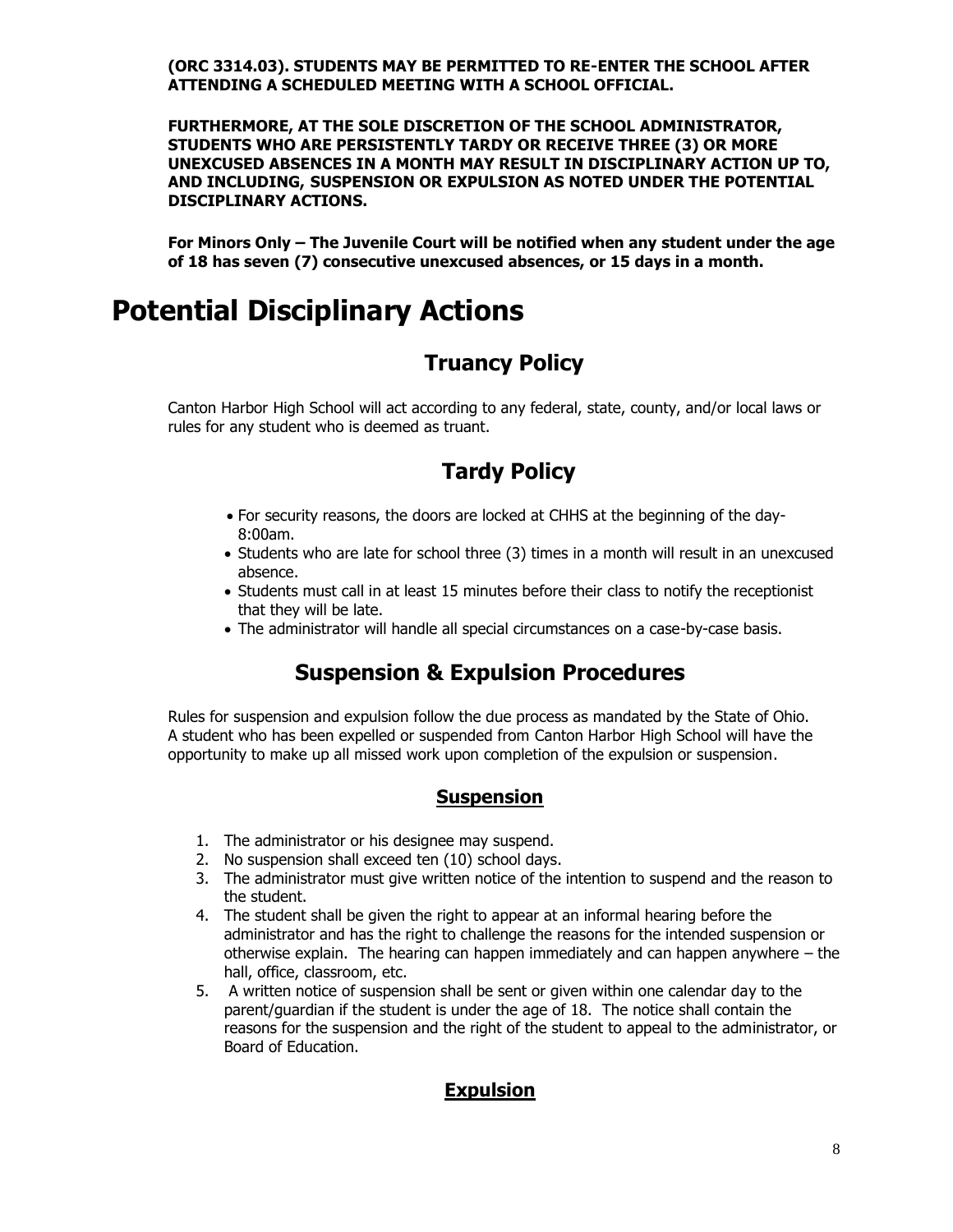- 1. The administrator may recommend to the Governing Board that a student be expelled.
- 2. The administrator shall provide the student and the parent/guardian written notice of the intent to expel. The written notice shall include reasons for the intended expulsion.
- 3. The student and the parent/guardian shall have an opportunity to appear on request before the administrator to challenge the expulsion or to otherwise explain the actions that led to the intended expulsion.
- 4. The written notice shall state the time and place to appear which shall not be less than three (3) days or later than five (5) days after the notice of intent to expel is given.
- 5. The administrator may grant an extension of time. If granted, the administrator must notify all parties of the new time and place.
- 6. An expelled student will be provided with a date for re-entry and the date for a re-entry conference.
- 7. The student and parent or guardian of any student will be notified in the event that the student fails to attend the re-entry conference.

#### **Timelines for Suspension and Expulsion Appeals**

 Student, student's parent, guardian, or custodian have 14 calendar days, after the date of expulsion or suspension, in which to file an appeal in writing to the School Board or its designee. Student, student's parent, guardian, or custodian also have the right to be represented in the appeal proceeding by a representative of their choosing and the right to request that the hearing be held in executive session.

#### **Emergency Removal**

Per the Ohio Code (ORC 3313.66) the school Administrator may perform an emergency removal of a student from curricular or extra-curricular activities or from the grounds if the student's presence poses a threat and/or any person or property, or if the student's presence poses an ongoing disruption to the educational process. This removal may be done without immediate notice or hearing.

Any student so removed will be given written notice and provided with a hearing within three (3) school days after removal as defined in the Suspension section of the Handbook. If it is probable that the student is going to be expelled, the hearing shall be conducted in accordance with the Expulsion section of this Handbook.

### **Parent/Student Surveys**

All parents are required to complete the Parent & Student Satisfaction Survey as well as any other school surveys deemed appropriate by the school's Administrator.

## **Academics**

#### **The Curriculum**

Canton Harbor High School uses the Competency Based High School Academic Curriculum developed by the Ohio Department of Education as adapted by CHHS.

The curriculum is applied, articulated, integrated, relevant, challenging, and contains high student expectations. Tools that help achieve this include mentors, work shadowing, service learning, personal development, and leadership development. The academic curriculum is Ohio Model Competency Based Program for Math, Language Arts, Social Studies, and Science,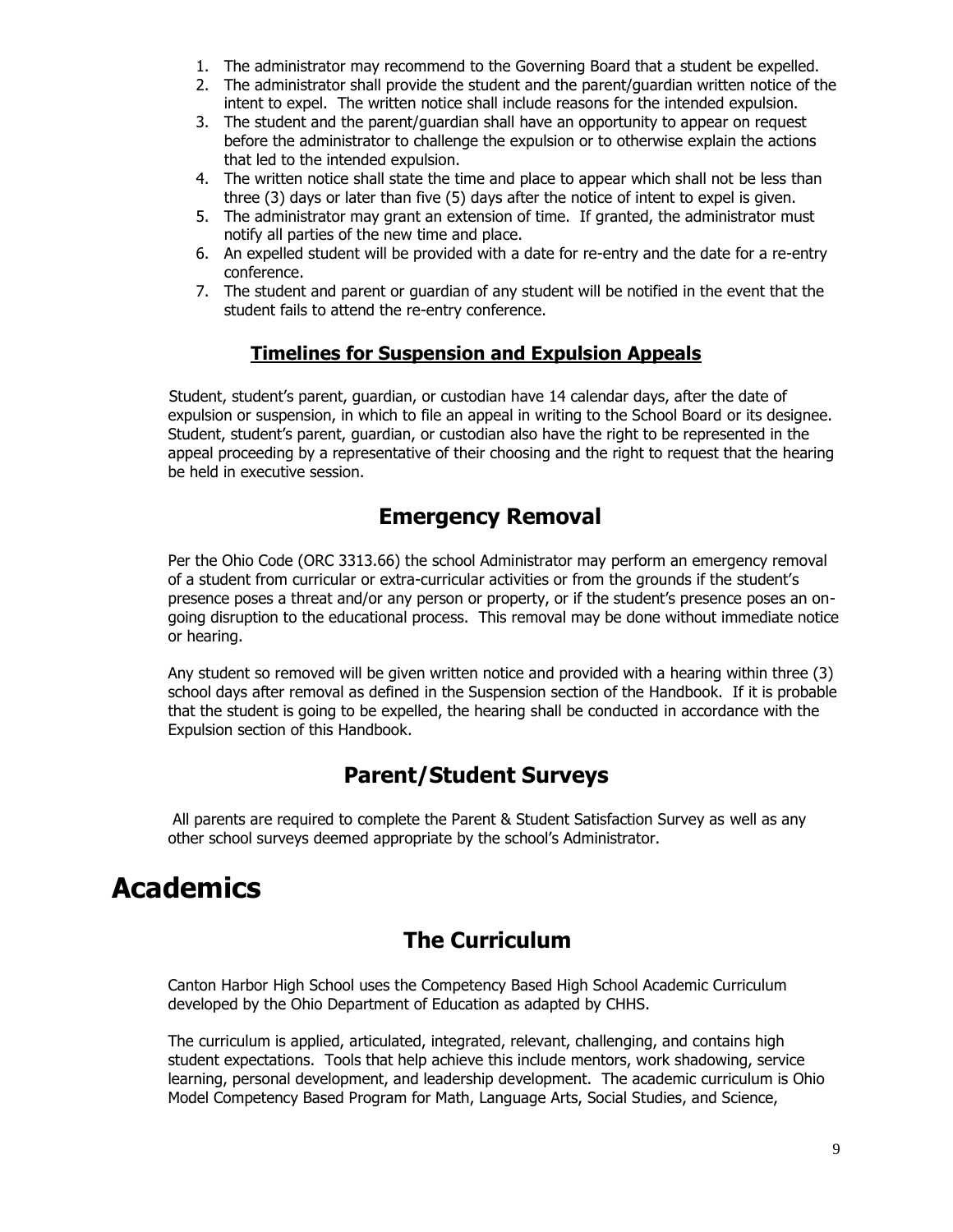adjusted to meet the needs of an underserved population in a combined academic/vocational setting.

The mission, philosophy, curriculum, instructional program, student assessment, and student learning outcomes are aligned with the ODE Curriculum Standards and the Ohio Graduation Test.

#### **School Day**

#### **Students are designated to attend academic session per day, Monday – Friday, 7:50am to 3:20pm.**

#### **Grading**

Graduation requirement will be mastery of 70% of academic subject area proficiency standards for Language Arts, Mathematics, Science, and Social Studies as approved by the Board. Progress is defined by significant improvement towards demonstrating such mastery. Proficiency Standards define a student's academic responsibilities. Students' work will be assessed against these standards.

#### **Progress Cards**

Progress cards are issued to each student every sixteen (16) weeks.

#### **Grade Levels**

Unlike traditional high schools, there are no grade levels at CHHS. However, for the purposes of the Education Management Information System (EMIS), each student will be classified as being in the grade that reflects more than 50% of the proficiency levels attained.

#### **Conferences/Open House**

Conferences are strongly encouraged throughout the year. Parents/legal guardians will be contacted to meet with instructors and the student at least once a semester.

If academic or attendance problems arise, conferences may be scheduled accordingly.

#### **Graduation Requirements**

#### **High School Diploma**

Requirements:

- Passing the State Standardized Tests, as required by law.
- Complete required competencies at a proficient level.
- Demonstration to the satisfaction of the school Administrator of the personal qualities required for success in employment.

#### **Post-Secondary Enrollment Options**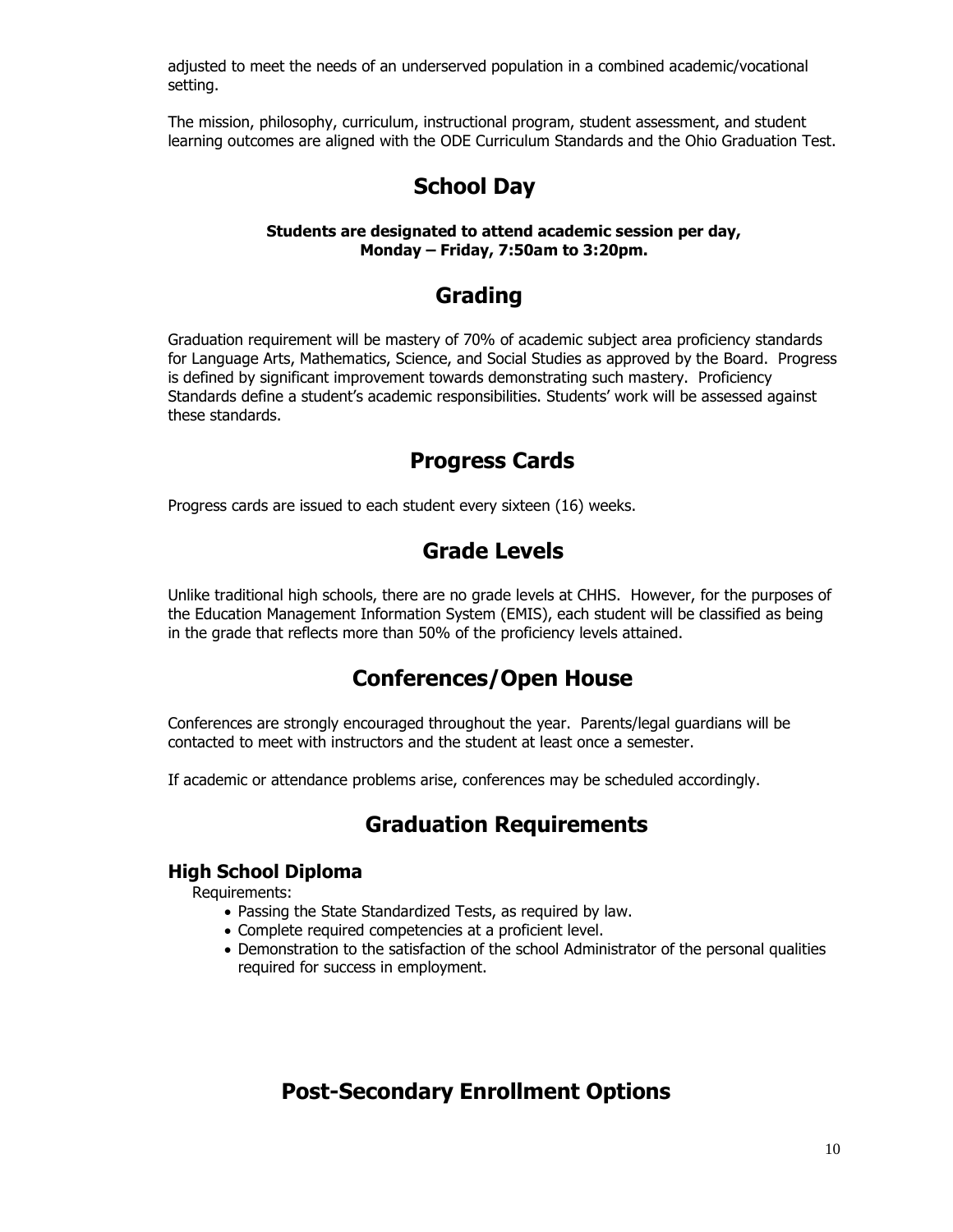The Board of Education recognizes the value to students and to the district for students to participate in programs offered by accredited colleges and universities in Ohio, according to state statutes.

The Board will approve participation by students who meet the State Board of Education's criteria, to enroll in approved postsecondary programs during the ninth, tenth, eleventh, or twelfth grade year while in attendance in the district. Students will be eligible to receive secondary credit for completing any of these programs.

No student may participate without the written consent of the superintendent and for those students under the age of eighteen (18) the written consent of the parents or without attending the counseling services offered in relation to this educational option.

The Board may deny high school credit for postsecondary courses any portion of which is taken during the period of a student's expulsion. If the student has elected to receive credit for course(s) toward fulfilling graduation requirements as well as postsecondary credit, that election is automatically revoked for all college courses in which the student enrolled during the college term in which the expulsion is imposed.

When a student is expelled, the Board directs the superintendent to send written notice of the expulsion to any college in which the expelled student is enrolled under R.C. 3365.03 (Postsecondary Enrollment Options) at the time the expulsion is imposed. This notice shall indicate the date the expulsion is scheduled to expire and that the Board has adopted a policy under R.C.3313.613 to deny high school credit for postsecondary courses taken during an expulsion. If the expulsion period is later extended, the superintendent shall notify the college of the extension.

The superintendent shall establish the necessary administrative guidelines to ensure that such programs are in accord with state regulations and are properly communicated to both the students and their parents. The superintendent shall also establish guidelines and procedures for the awarding of credit and the proper entry on a student's transcript and other records of his/her participation in a postsecondary program.

#### **School Facilities**

#### **Hours of Operation and School Address**

Canton Harbor High School opens at 7:30 a.m. and closes at 3:30 p.m. Monday – Friday. If you need to contact the school after hours, voicemail is available. The school address is 1731 Grace Ave. NE, Canton, OH 44705 and the school phone number is (330) 452-8414 and the school fax number is (330) 452-8452.

#### **Smoking and Eating**

The law prohibits smoking in the building. Food and beverages are not allowed in the classroom or the computer lab unless given teacher permission. There are vending machines available for student use during assigned break times.

#### **Parking**

If you drive, you may park in the parking lot on the south side of the building.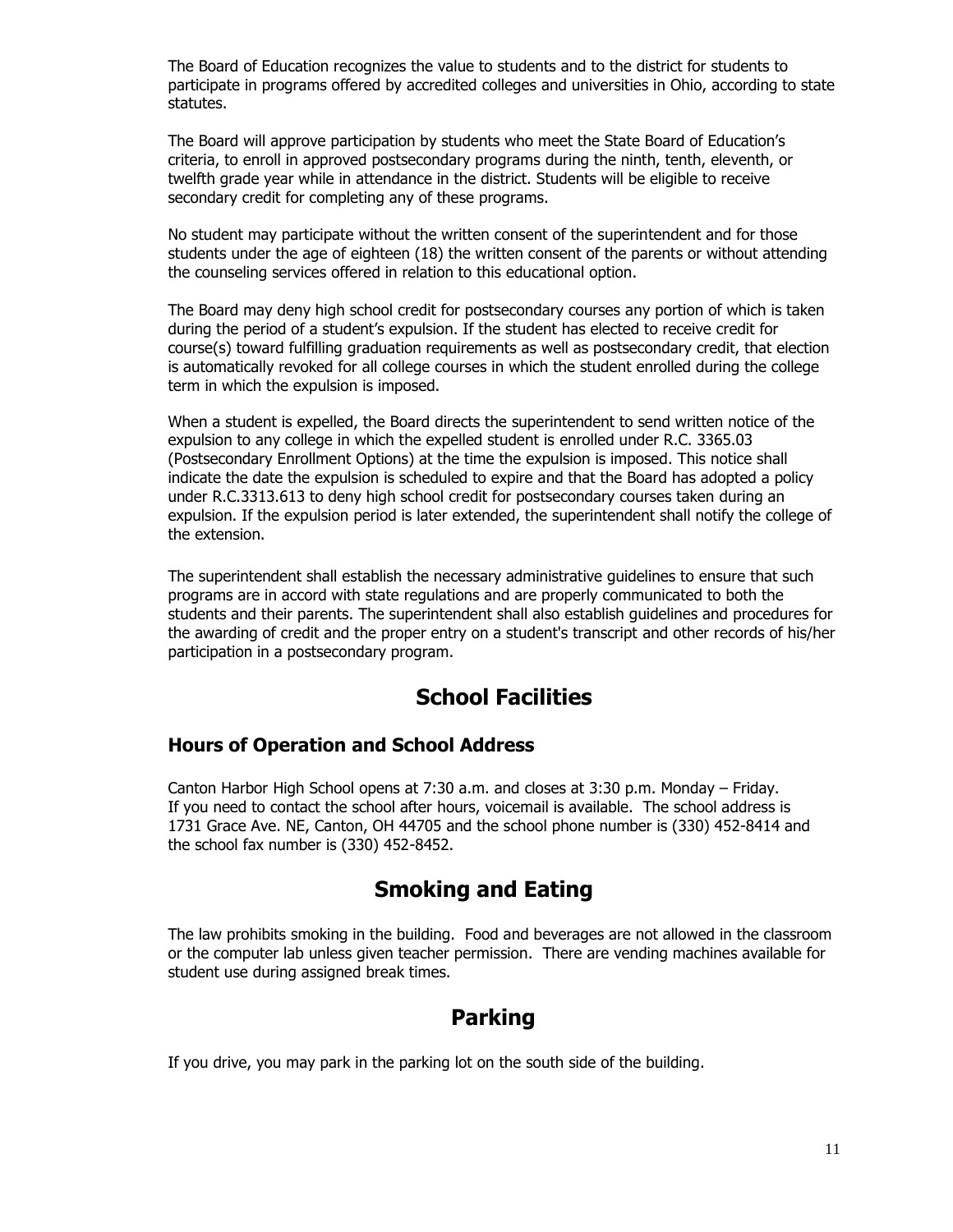#### **Transportation**

The school does **not** provide transportation. However, the school is easily accessible by SARTA.

#### **Visitors**

Parents, graduates and other visitors are always welcome with *advanced notice* to CHHS office except in the case of an emergency. No children are permitted in the classroom at any time. If children would like to visit the school, an appointment for a tour must be scheduled with the main office.

All visitors are required to report to the school office prior to their visit. All visitors must sign in upon arrival and sign out before leaving the building and must wear a visitor's pass while in the building.

Visitors must pre-arrange any meetings or visits with teachers or administrators prior to entering the building. Visits should be limited to ½ hour unless other arrangements have been made for an extended period of time.

When parents are visiting, they are asked not to attempt a parent-teacher conference while students are in the classroom.

### **Emergency Phone Calls**

Students may give the school's phone number (330) 452-8414 to relatives for *emergency* purposes only. The main office will take a message and forward it to a student as soon as possible.

#### **School Closure Policy**

Should it be necessary to close Canton Harbor High School for weather or other unforeseen emergencies, information will be given over radio and television stations. Students are asked not to call the school.

## **Safety**

### **Missing Children Policy**

At the time of initial entry to Canton Harbor High School, a pupil, or if the pupil is a minor, a parent or guardian, shall present to the person in charge of admission any records given by a public or nonpublic elementary or secondary school the pupil most recently attended; a certified copy of an order or decree, or modification of such an order or decree allocating parental rights and responsibilities of the care of the pupil and designating a residential parent and legal custodian of the pupil, a certification of birth, a comparable certificate or certification issued pursuant to the statutes of another state, territory, possession, or nation, or a document which is acceptable in lieu of a certificate or certification, such as; 1) a passport or attested transcript of a passport filed with a registrar of passports at a point of entry of the United States showing the date and place of birth of the child; 2) an attested transcript of the certificate of birth; 3) an attested transcript of the certificate of baptism or other religious record showing the date and place of birth of the child; 4) an attested transcript of a hospital record showing the date and place of birth of the child; 5) a birth affidavit.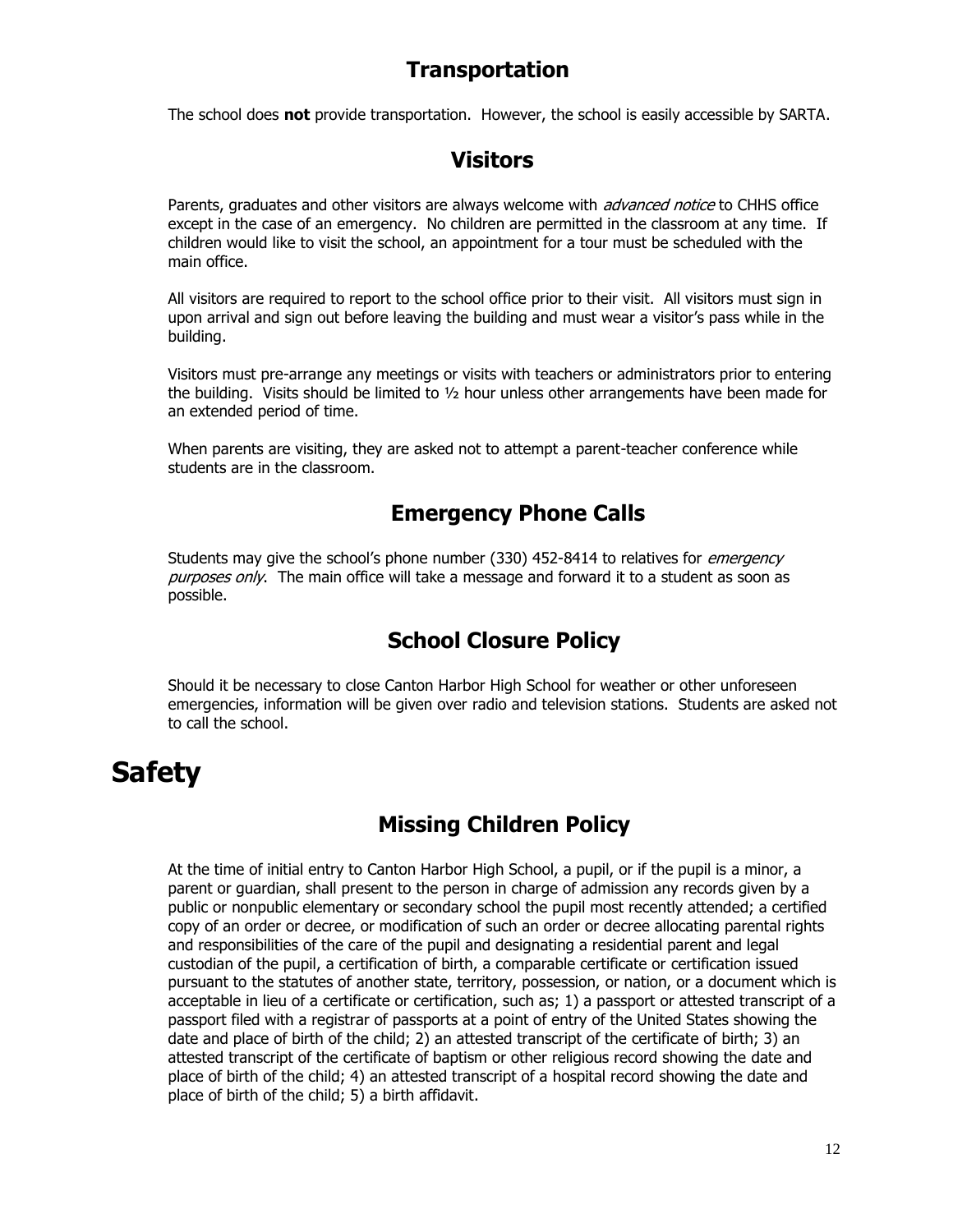Within twenty-four (24) hours of entry into the school of a pupil described, a school official shall request the pupil's official records from the public or nonpublic school the pupil claims to have most recently attended. If the school indicates that it has no record of the pupil's attendance or the records are not received within fourteen days of the date of request, or if the pupil does not present certification as outlined above; the Administrative officer of the school shall notify the law enforcement agency having jurisdiction in the area where the pupil resides of this fact and of the possibility that the pupil may be a missing child.

Whenever an order or decree allocating parental rights and responsibilities for the care of a child and designating a residential parent and legal custodian of the child, including a temporary order, is issued resulting from an action of divorce, alimony, annulment, or dissolution of marriage, the residential parent of the child shall notify the school of those allocations and designations by providing a certified copy of the order or decree that made the allocation and designation. Whenever there is a modification of any order or decree allocating parental rights and responsibilities for the care of a child and designating a residential parent and legal custodian of the child that has been submitted to a school, the residential parent shall provide a certified copy of the order or decree that makes the modification.

If at any time a pupil's initial entry to school, the pupil is under the care of a shelter for victims of domestic violence, the pupil or his parent shall notify the school of that fact. Upon being so informed, the school shall inform the secondary school from which it requests the pupil's records of that fact.

Informational programs relative to missing children and a fingerprinting program are provided through the Family Education Service Program.

#### **Fire Alarm**

When the fire horn rings, exit the building by the stairs in an orderly fashion. Instructions are posted in each classroom.

#### **Reporting Injuries**

If a student is injured at CHHS, he/she must immediately report the injury to a teacher or an administrator. The main office will complete a copy of the injury report.

#### **Emergency Preparedness**

It is understandable that parents will want to get in touch with their children in the event of an emergency. However, trying to call your child's cell phone may prevent them from hearing something important, even life-saving information. Students will be able to use cell phones if they need immediate assistance and once they are safe. Please avoid calling the school during an emergency – the school staff will be dealing with the situation and may not be available to answer the phone. Parents should use the communication resources listed in this student handbook to get information during an emergency.

During an emergency situation, school officials must act quickly to secure schools, safeguard students and staff, and communicate promptly. Parents can help by being prepared before an emergency happens. Here are a few critical things you can do:

- Give school officials accurate contact information.
- Talk to your children about what to do, where to meet and how to contact you.
- Provide names and contact information for people authorized to pick up your children.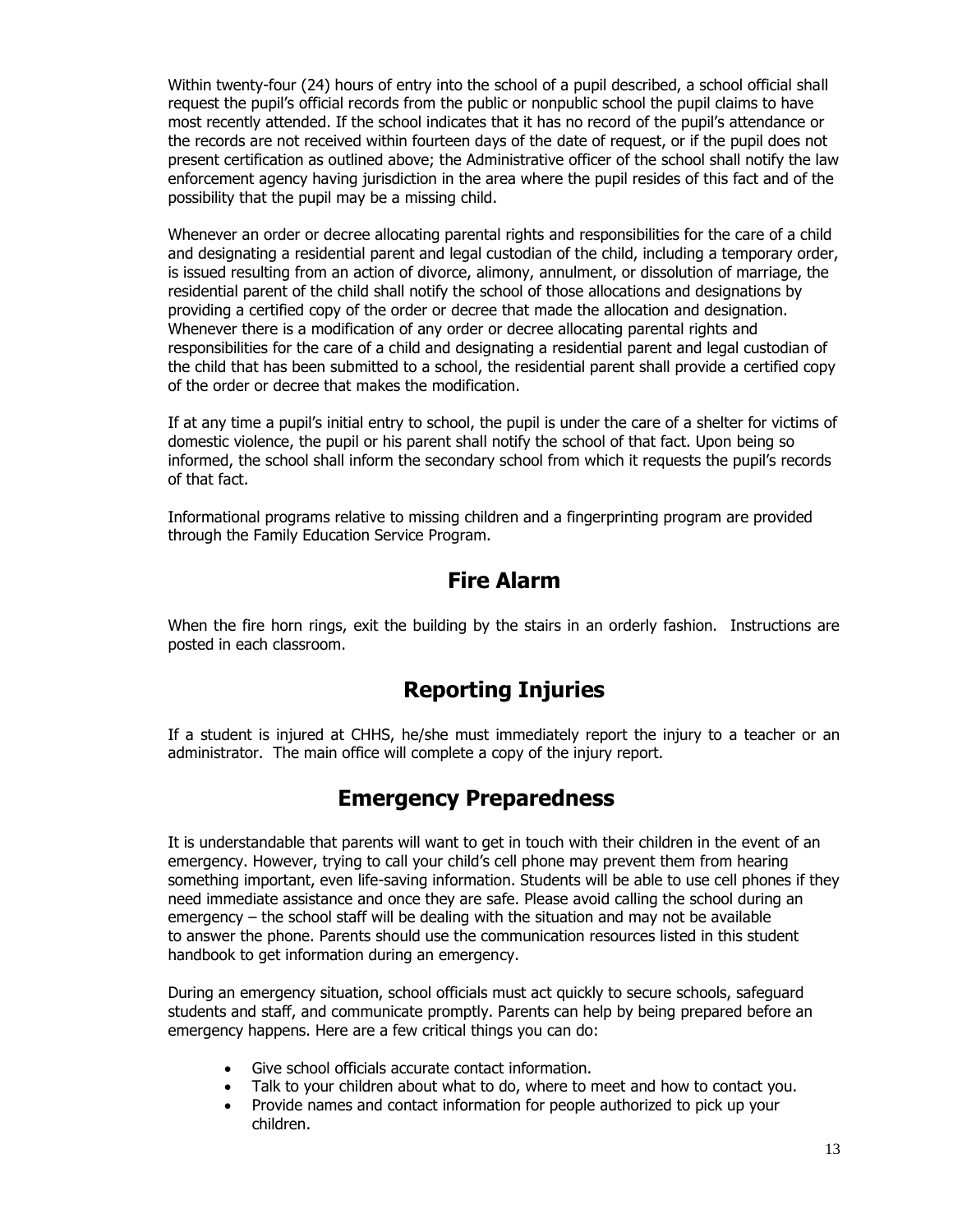- Notify school officials if you see a dangerous or suspicious situation at school.
- If your child is on medication, be sure the school has at least a 1-2 day supply.

#### **School Actions:**

- **Lockdown** secures the building and safely shelters all students, staff, and visitors inside the school building.
- **Shelter-in-Place** is a modification of a lockdown which moves students, staff, and visitors away from rooms on the perimeter to safe areas within the school.
- **Evacuation** requires students, staff, and visitors to exit an unsafe school building.

\*Only public safety officials will be allowed into the school during an emergency lockdown.

What to do during a school emergency:

In an emergency situation, your first reaction may be to call or come to the school. While that is a natural response, it may interfere with emergency agencies that are dealing with the situation. We ask that instead of going to the school, you get information from the following sources:

#### **What to do during a school emergency:**

- Call Canton Harbor High School 330-452-8414
- Tune into local TV and radio stations for news alerts
- Call the Canton City Police Department 303-649-5800

### **Prohibited Gang Activity**

Students are prohibited from engaging in gang activities while at School, on school property, to or from school, or at a school related function or event. Any student who violates this Policy will be subject to disciplinary action, up to and including expulsion from school.

The term "gang" is defined as any ongoing organization, association, or group of three or more persons, whether formal or informal, having as one of its primary activities the endorsement of or participation in one or more criminal acts, which has an identifiable name or identifying sign or symbol, and whose members individually or collectively engaged in a pattern of criminal gang activity.

The term "gang activity" is defined as any conduct engaged in by a student:

- 1. On behalf of a gang;
- 2. To perpetrate the existence of a gang;
- 3. To effect the common purpose and design of any gang; or
- 4. To represent a gang affiliation, loyalty or membership in any way while on school grounds or while attending a school function.

These activities may include things such as recruiting students for membership in a gang and threatening or intimidating other students or staff against his/her/their own will to promote the common purpose and design of any gang.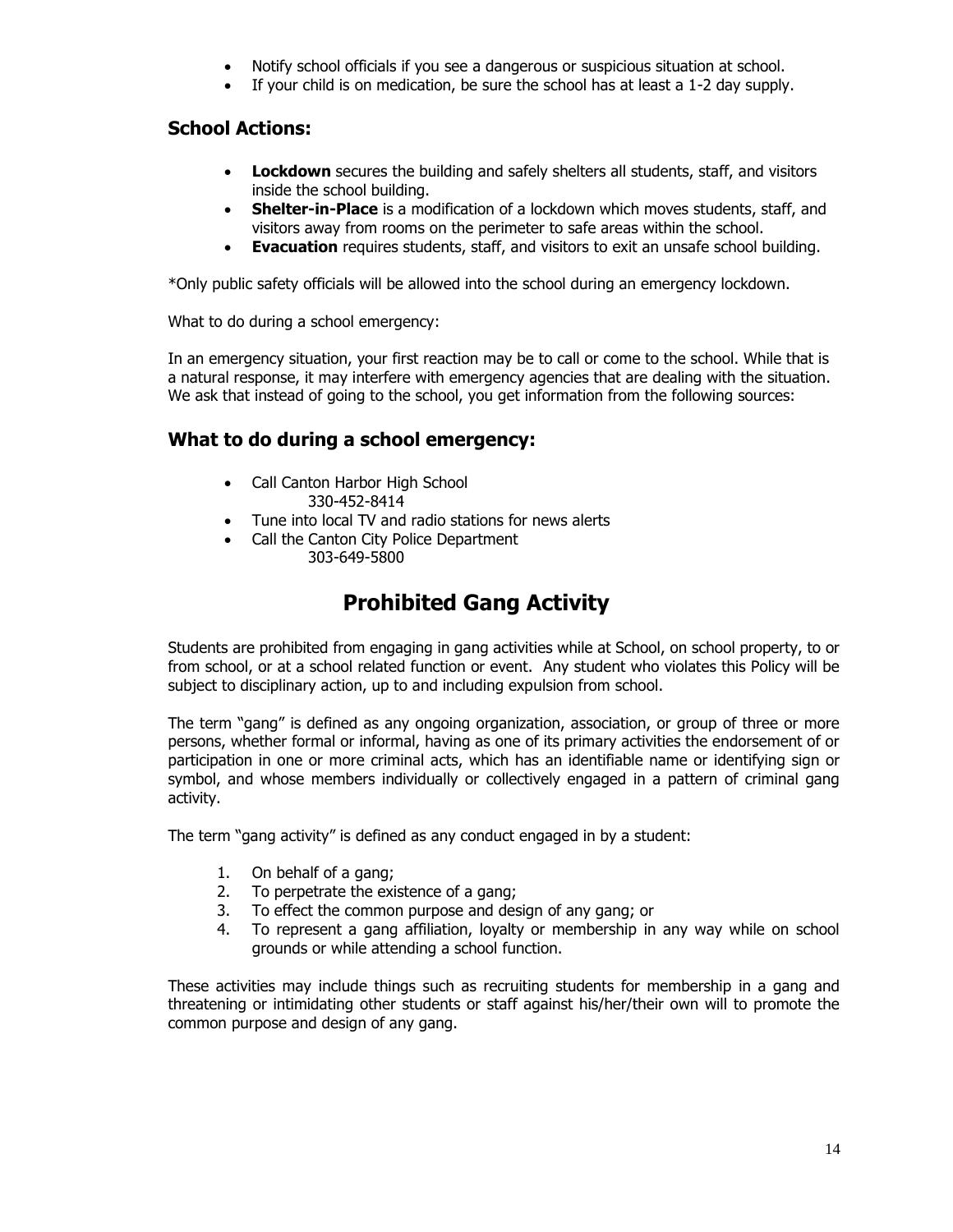#### **Harassment/Intimidation/Bullying or Violence Within a Dating Relationship**

Harassment, intimidation, bullying or violence within a dating relationship toward a student, whether by other students, staff, or third parties is strictly prohibited and will not be tolerated. This prohibition includes aggressive behavior, physical, verbal, and psychological abuse. Canton Harbor High School complies with The Jessica Logan Act, HB Sec. 3313.666 prohibiting bullying by electronic means and social media outlets. The Board of Education will not tolerate any gestures, comments, threats, or actions which cause or threaten to cause bodily harm or personal degradation. This policy applies to all activities in the District, including activities on school property or while en route to or from school, and those occurring off school property if the student or employee is at any school-sponsored, school-approved or school-related activity or function, such as field trips where students are under the school's control, in a school vehicle, or where an employee is engaged in school business.

Harassment, intimidation, bullying, means any intentional written, verbal, graphic, or physical act that a student or group of students exhibits toward another particular student(s) and the behavior both causes mental and/or physical harm to the other student(s) and is sufficiently severe, persistent, or pervasive that it creates an intimidating, threatening, or abusive educational environment for the other student(s) or violence within a dating relationship. Aggressive behavior is defined as inappropriate conduct that is repeated enough, or serious enough, to negatively impact a student's educational, physical, or emotional well-being. This type of behavior is a form of intimidation and harassment, although it need not be based on any of the legally protected characteristics, such as sex, race, color, national origin, marital status, or disability. It would include, but not be limited to, such behaviors as stalking, bullying/cyber-bullying, intimidating, menacing, coercion, name-calling, taunting, making threats, hazing, and violence within a dating relationship and of a sexual nature.

Harassment, intimidation, bullying also means electronically transmitted acts (i.e., internet, e-mail, cellular telephone, personal digital assistance (PDA), or wireless hand-held device that a student(s) or a group of students exhibits toward another particular student(s) more than once and the behavior both causes mental and physical harm to the other student and is sufficiently severe, persistent, or pervasive that it creates an intimidating, threatening, or abusive educational environment for the other student(s).

Any student or student's parent/guardian who believes s/he has been or is the victim of aggressive behavior should immediately report the situation to the building administrator or assistant administrator. The student may also report concerns to teachers and other school staff who will be responsible for notifying the appropriate administrator or Board official. Complaints against the building administrator should be filed with the Board President.

Every student is encouraged, and every staff member is required, to report any situation that they believe to be aggressive behavior. Reports may be made to those identified above.

### **Drug-Free School**

In accordance with Federal Law, CHHS prohibits the use, possession, concealment, or distribution of drugs by students on school grounds, or in the school building. Drugs include alcoholic beverages, steroids, dangerous controlled substances as defined by State statute, or any substance that could be considered a "look alike." Any student who violates this policy will be subject to disciplinary action, up to and including expulsion from Canton Harbor High School.

If a student comes to school under the influence of drugs, he/she shall be sent home for the day and the parent/guardian shall be notified if the student is under the age of 18.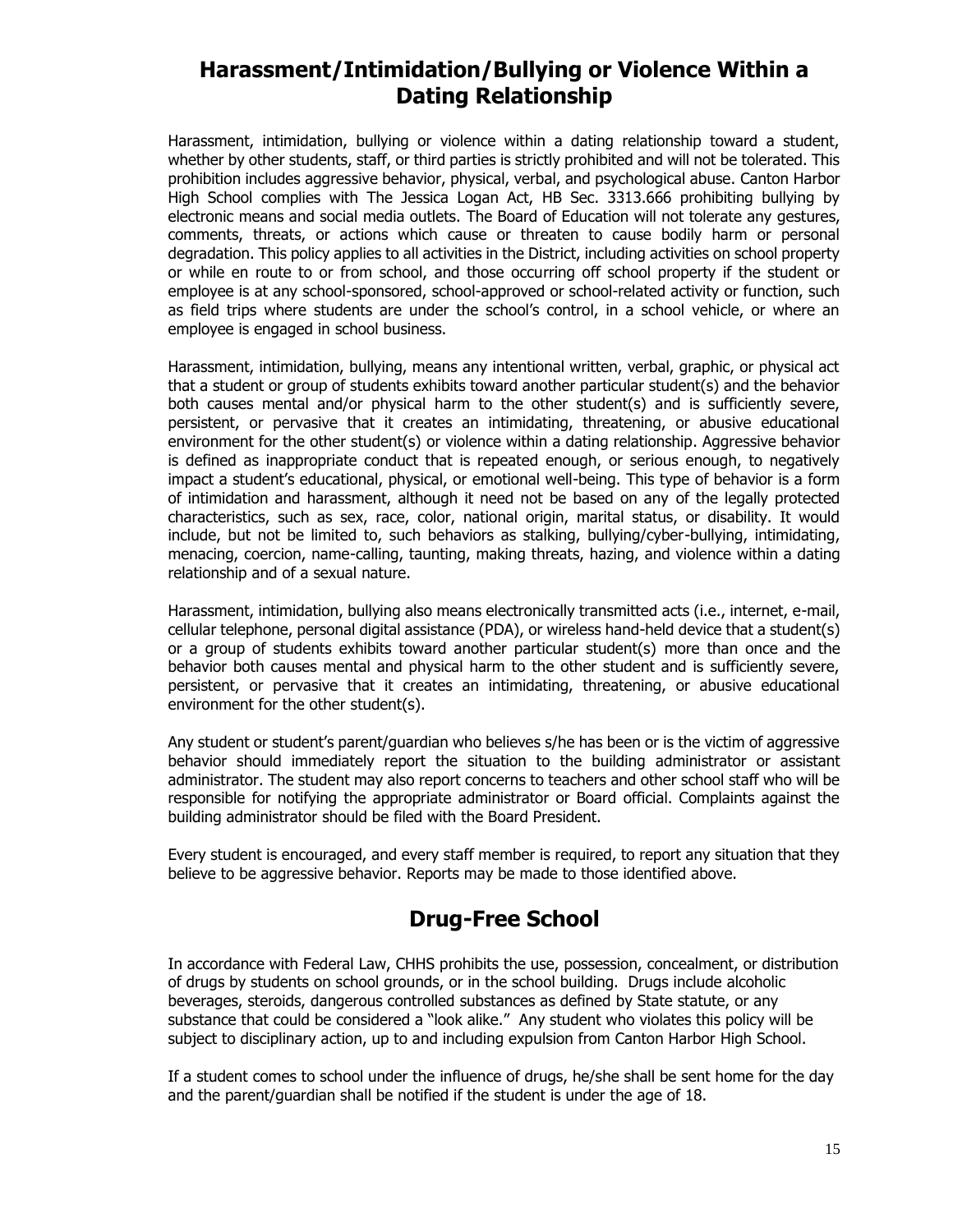### **Medications at School**

Whenever possible, students are encouraged to receive medications at home. If medications are required during the [school](http://www.olentangy.k12.oh.us/district/board/policy/handbooks/high/24atod.html#meds) day the school nurses comply with the State of Ohio law and school [policy.](http://www.olentangy.k12.oh.us/district/board/policy/handbooks/high/24atod.html#meds)

#### **Prescription Medications**:

Prescription medications may be administered by personnel designated by the school administrator in grades 9-12. Prior to administration of any prescription medication, a physician's [medication form](http://www.olentangy.k12.oh.us/pdf/docmedform.pdf) must be completed by the physician who prescribed the medication.

This form must include:

- a. The name and address of the student;
- b. The name of the medication;
- c. The dosage, route and time of the medication;
- d. The date the medication should begin and the date the medication will end;
- e. Any severe reaction or side effects of the medication;
- f. The name, address, and phone of the prescribing physician;
- g. The signature of the physician;
- h. Special instructions for dispensing or storage of the medication; and
- i. The reverse side of the form must be signed by the parent

All prescription medication must be brought to the school by the parent in the original bottle in which it was dispensed either by the physician or the pharmacist, with the label correctly corresponding to the physicians order.

#### **Note:**

Medications will not be administered until paperwork and medication are brought in to the school and checked for accuracy by the staff. It is the responsibility of the parent to provide the appropriate paperwork and medication.

Except for Epinephrine Auto injectors and Asthma Inhaler's, no other prescription medications are to be self-administered or carried by a student.

Students may carry and self administer non-prescription medications, if a signed parent consent [form](http://www.olentangy.k12.oh.us/pdf/non-rx-medform.pdf) is filed in the school clinic. This form is good for one school year. The student may carry a one-day supply of the medication. This medication is for the use of the student only and cannot be shared. School personnel are not responsible for administering or supervising non-prescription medication unless a physician's form is completed.

#### **Epinephrine Auto-injectors**

Students are permitted to carry and use an epinephrine auto-injector to treat anaphylaxis, which is an intense allergic reaction. Students are only allowed to have an auto injector:

- with written approval from the prescriber of the medication and, if the student is a minor, from the student's parent;
- that written approval is on file with the administrator, and
- the administrator has received a backup dose of the medicine.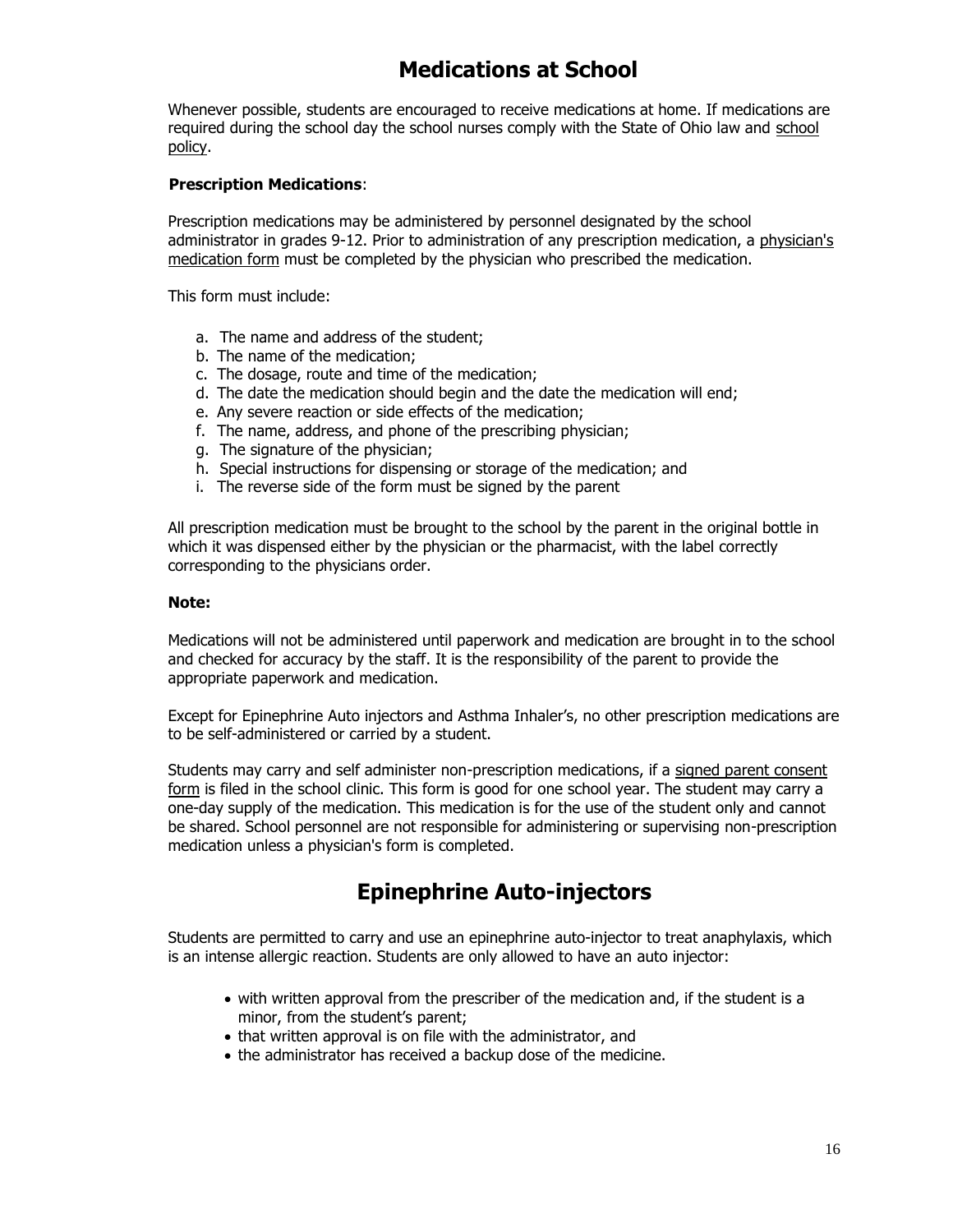#### **The prescriber's written approval must include:**

- the student's name and address;
- names and dose of medication contained in the auto-injector;
- date the administration of the medication is to begin and, if known, the date it is to end;
- acknowledgement that the prescriber believes the student is capable of possessing and using the auto-injector appropriately, and has provided training in its proper use;
- circumstances in which the auto-injector should be used;
- written instructions that outline procedures school personnel should follow if the student is unable to administer the medication or the medication does not produce the expected relief from the anaphylaxis;
- any severe adverse reaction that either the student may experience or another student may experience from the medication;
- emergency telephone numbers for contacting the prescriber and parent or guardian; and
- any other special instructions from the prescriber.

CHHS staff will request assistance from an emergency medical service provider whenever a student is administered epinephrine at school or at a school activity.

### **Weapon-Free School**

No student at any time, for any reason, shall knowingly possess, handle, transmit, or use any object, which can be reasonably considered a weapon in or on the property of Canton Harbor High School or at any other CHHS sponsored activity held away from school property. Any student who violates this policy will be subject to disciplinary action, up to and including expulsion from the school.

### **Electronic Surveillance**

 CHHS has authorized installation of video camera systems at Canton Harbor High School. These systems will be used exclusively for the purpose of maintaining a safe and orderly educational environment, for identifying disciplinary issues, for minimizing theft and vandalism and for enforcing school policies and rules.

The video camera systems shall be used according to the following guidelines:

- a. The cameras will not be routinely monitored except when specifically authorized by the administrator/superintendent in an emergency situation and only in compliance with the state or federal law.
- b. Only individuals authorized by the administrator/superintendent may view recordings.
- c. The video camera system is to be used as a resource only for investigations. Should a video recording become part of a student disciplinary action, the recording will become part of the student's behavioral record. CHHS reserves the right to provide copies of recordings to law enforcement agencies as deemed appropriate by the administrator/superintendent and in compliance with appropriate federal and state laws.
- d. Except as provided in item (c), video recordings will be kept a minimum of three days.
- e. Cameras are authorized for use in the following areas where the public, students and staff have no reasonable expectation of privacy: entrances, hallways, parking lots, and the exterior of buildings. Under no circumstances will video cameras be used in any area where the public, students or staff have a reasonable expectation of privacy including restrooms and locker rooms.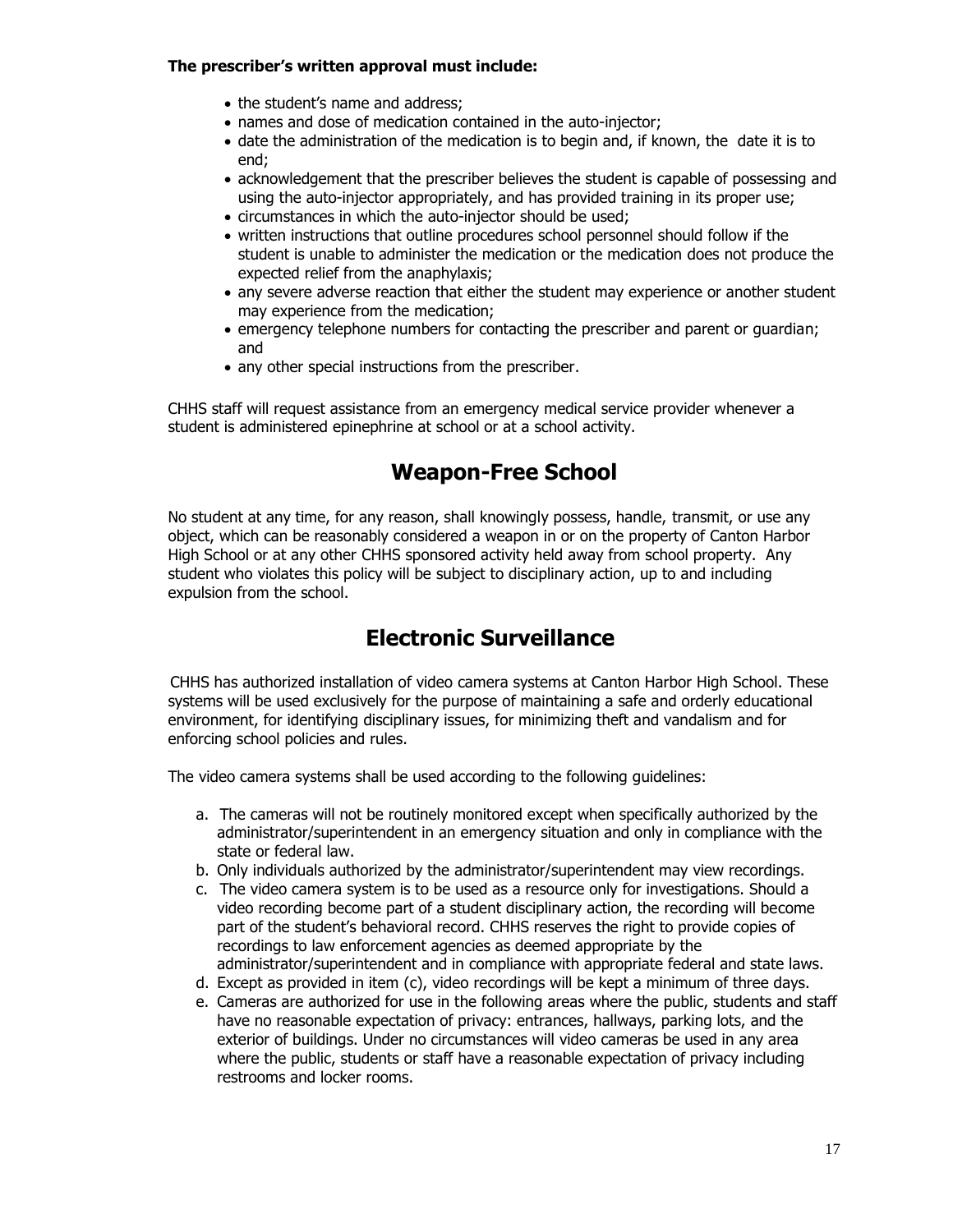Other public areas, buildings and grounds may be subject to limited term surveillance with the written authorization of the administrator/superintendent. Such approval will be granted only in situations where the administrator/superintendent has reason to believe that a safe and orderly educational environment is at risk or to monitor areas where theft and vandalism are believed to be occurring. Video surveillance will be used in accordance with guideline (a) through (f) listed above.

### **Lost and Found**

Any personal items that have been left at CHHS will be taken to the main office. If students find personal items that belong to others, they should turn the items into the main office as soon as possible. Canton Harbor High School is not responsible for lost money, jewelry, or other personal items.

### **Backpacks, Desks and Storage Areas**

Desks and other storage areas provided to students for their use remain the property of CHHS. Students have no expectation of privacy in any storage area assigned to them. No student shall lock or otherwise impede access to any storage area.

Upon authorization of the administrator, backpacks, desks, and other personal storage areas may be searched at any time for any reason. The administrator may at any time, with probable cause, call upon the assistance of local police authorities to conduct a search of backpacks, desks, and other personal storage areas, and the contents contained therein.

#### **Release of Student Records and the Non-Custodial Parents**

Access to records will be in accordance with the Family Educational Rights and Privacy Act (FERPA) of 1974 as pertaining to release of records. In compliance with FERPA, parents have the right to inspect student records. Parents are required to submit their request to inspect student records in writing to the administrator to allow him/her to schedule a reasonable and appropriate time and date for the parent to review the record. Records will be provided for parental inspection only under the direct supervision of administrator or his/her designee. Copies of records only will be provided as required under FERPA.

Parents have the right to request corrections to student records. Requests for corrections must be submitted in writing to the administrator in a letter that includes the basis for such corrections.

A non-custodial parent refers to the parent who does not have custody of the child but who does have the right to information about the child's education. Both custodial and non-custodial parents have equal access to the following unless there is a court order to the contrary:

- Cumulative file (including the Enrollment file, Academic file, Vocational file, Title One file, and Graduation file);
- Health records;
- Psychological records;
- Parent conferences and lab observations

Only the custodial parent can have access to Due Process where the child is classified as being handicapped and only the custodial parent can make decisions about the child.

 Students over the age of 18 must authorize the disclosure of school records to parents or guardians.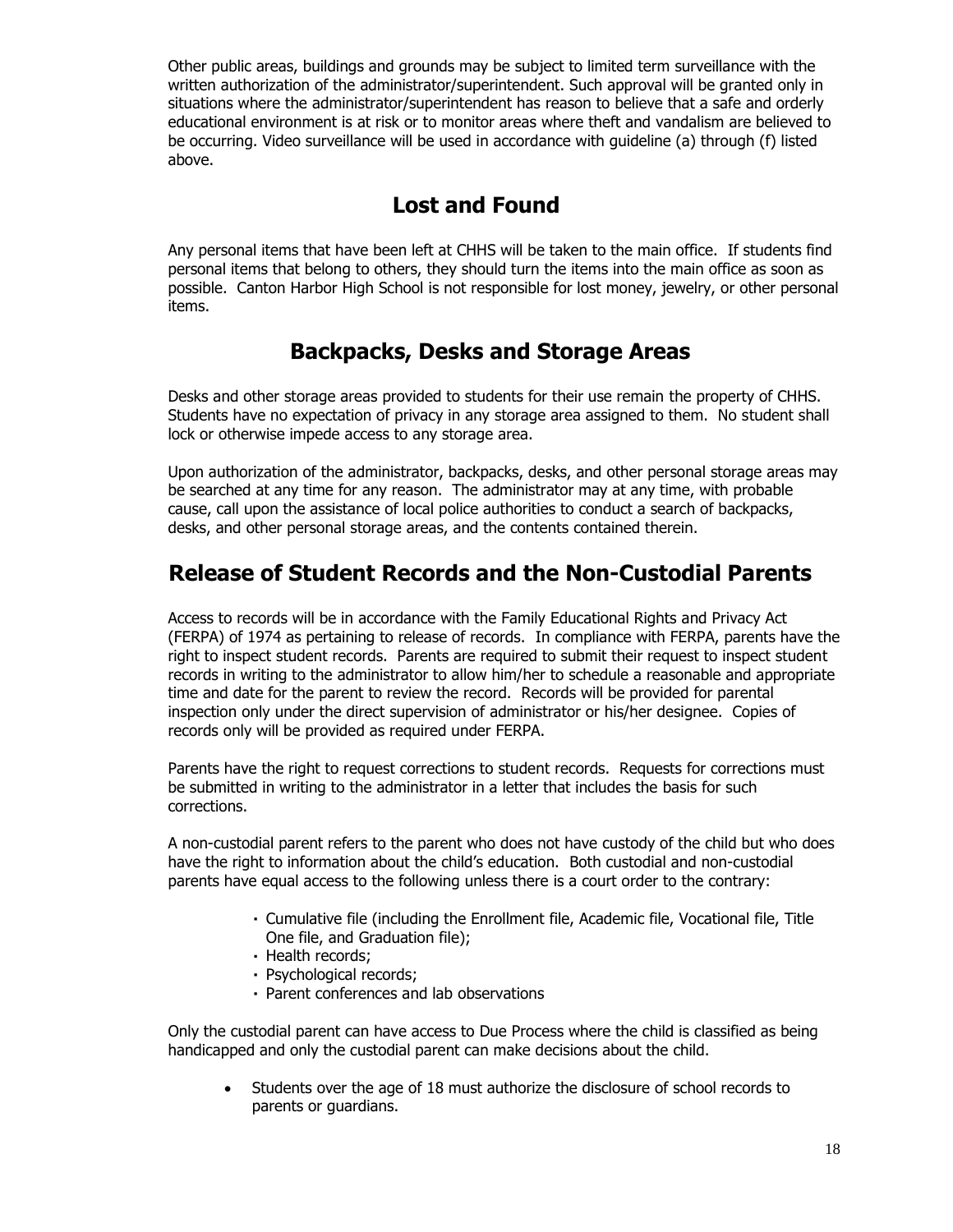### **Confidentiality of Records**

At CHHS, we take student records and their confidentiality very seriously and have a policy of not disclosing any student records to anyone outside of the school except in strict accordance with state and federal law. Records of students are only released to another school upon request from that school or from a signed release by the parent/guardian or as otherwise required by law.

CHHS must comply with a request by a military recruiter for students' names, addresses, and telephone numbers unless a parent/guardian has "opted out" of providing such information.

#### **Access to High School Students and Information on Students by Military Recruiters**

Canton Harbor High School shall provide, on a request made by military recruiters, access to secondary school students' names, addresses, and telephone listings. A secondary school student or parent of the student may request that the student's name, address, and telephone listing not be released without prior written parental consent, and the local educational agency or private school shall notify parents of the option to make a request and shall comply with any request. Military recruiters will be provided the same access to secondary school students as is provided generally to post secondary educational institutions or to prospective employers of those students.

#### **Public's Right to Know Policy**

It is the policy of Canton Harbor High School to make public records available for inspection and copying, consistent with normal, courteous office procedure and the requirements of law, and to charge the per-page rate or actual costs of copying, plus the actual costs of shipping as provided by law.

#### **Parent's Right to Know Teacher Qualifications**

The School will annually notify parents of their right to request the following regarding their child's teacher(s):

- Licensure and certification information
- Emergency or provisional status
- Educational background

### **Child Find-Special Needs**

Child Find is the process of identifying, locating and evaluating children with disabilities who may be in need of special education and related services. Both state and local education agencies are given the responsibility by federal and state laws to conduct child find activities so that children who need special services have the opportunity to receive those services. The purpose of Child Find is to promote public awareness of disabilities, alert parents,

professionals, and the public to children who may have special needs, assist school districts in finding children who may have disabilities and who otherwise may not have come to their attention, and enable children and families to receive the special education and related services that are needed.

A disability for ages 16-21 means identification of one or more of the following conditions: autism, deaf-blindness, hearing impairment including deafness, mental retardation, multiple disabilities, orthopedic impairment, other health impairment, emotional disturbance, specific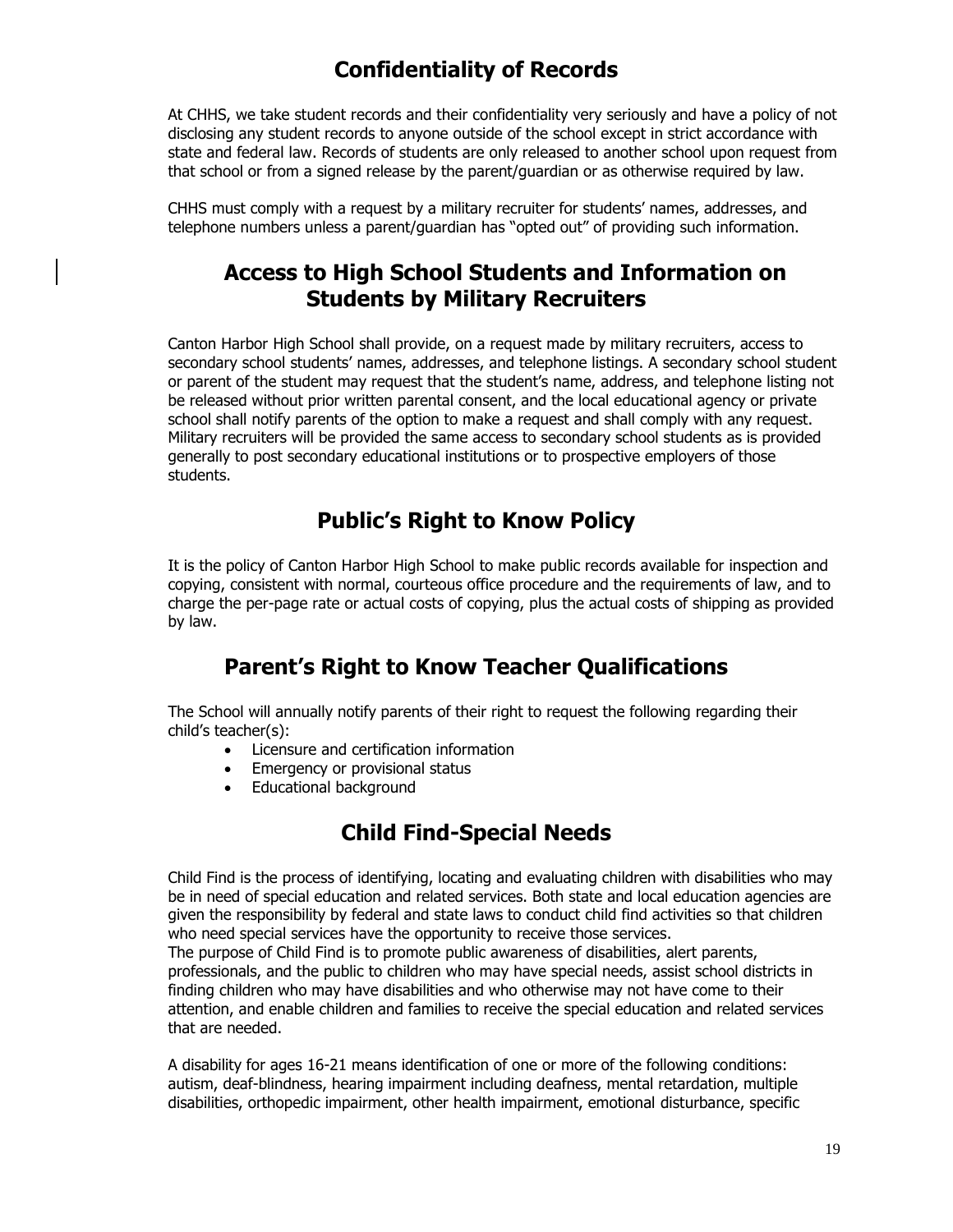learning disability, speech or language impairment, traumatic brain injury, and/or visual impairment including blindness.

#### **Parental Involvement Policy**

Our Title I program will foster and enhance parent-involvement in our school. The goal of Canton Harbor High School is to involve parents in their children's learning and to form an open line of communication between school and home. This will be accomplished through the following policies:

**1. Information**. Parents are informed about school activities and events through interim progress reports, notes sent home, parent newsletters, parent/teacher conferences and informal personal and telephone conferences.

**2. Annual Title I Meeting.** Parents have an opportunity to review Title I programs and provide input into the planning process during the annual Title I meeting held at school during flexible dates and times. Additionally, parents rights and Title I requirements will be discussed.

**3. Open Door Policy**. Parents are invited to come to the school to observe the education of their children on any day.

**4. Volunteer Program.** All parents are invited to volunteer in the school on any given day of the week.

**5. Curriculum.** We provide a high quality curriculum to enable our students to meet high standards, and prepare for the state graduation test. We share these results with parents and provide an explanation of the results with parents during the course of the school year.

### **Parental Complaints**

Any parent or guardian may file a complaint regarding a violation of school policies, regulations, rules or procedures of federal, state or local law to the Governing Authority of CHHS by filing the same with the administrator of CHHS. To file a complaint with the administrator, the parent shall deliver the written complaint containing (i) the student and parents name (anonymous complaints will not be processed), (ii) the signature of the complainant, (iii) the complainant's name and phone number, (iv) the specific violation of school policy, regulation, rule and procedures, and/or federal, state or local law. The complaint may be delivered in person or by U.S. Mail properly addressed to the Canton Harbor High School c/o the Administrator.

#### **Upon a filing of any Complaint, CHHS will do the following:**

- 1. Date stamp the complaint upon receipt.
- 2. Notify the President of the Board of Trustees and the attorney for the Board of Trustees.
- 3. Send a letter of acknowledgement to the complainant within 7-10 business days. The letter should address the general procedures that will be followed.
- 4. Conduct an investigation as directed by the President of the Board of Trustees. This process may include the following:
	- a. Collaborating with other offices, employees and personnel within the school;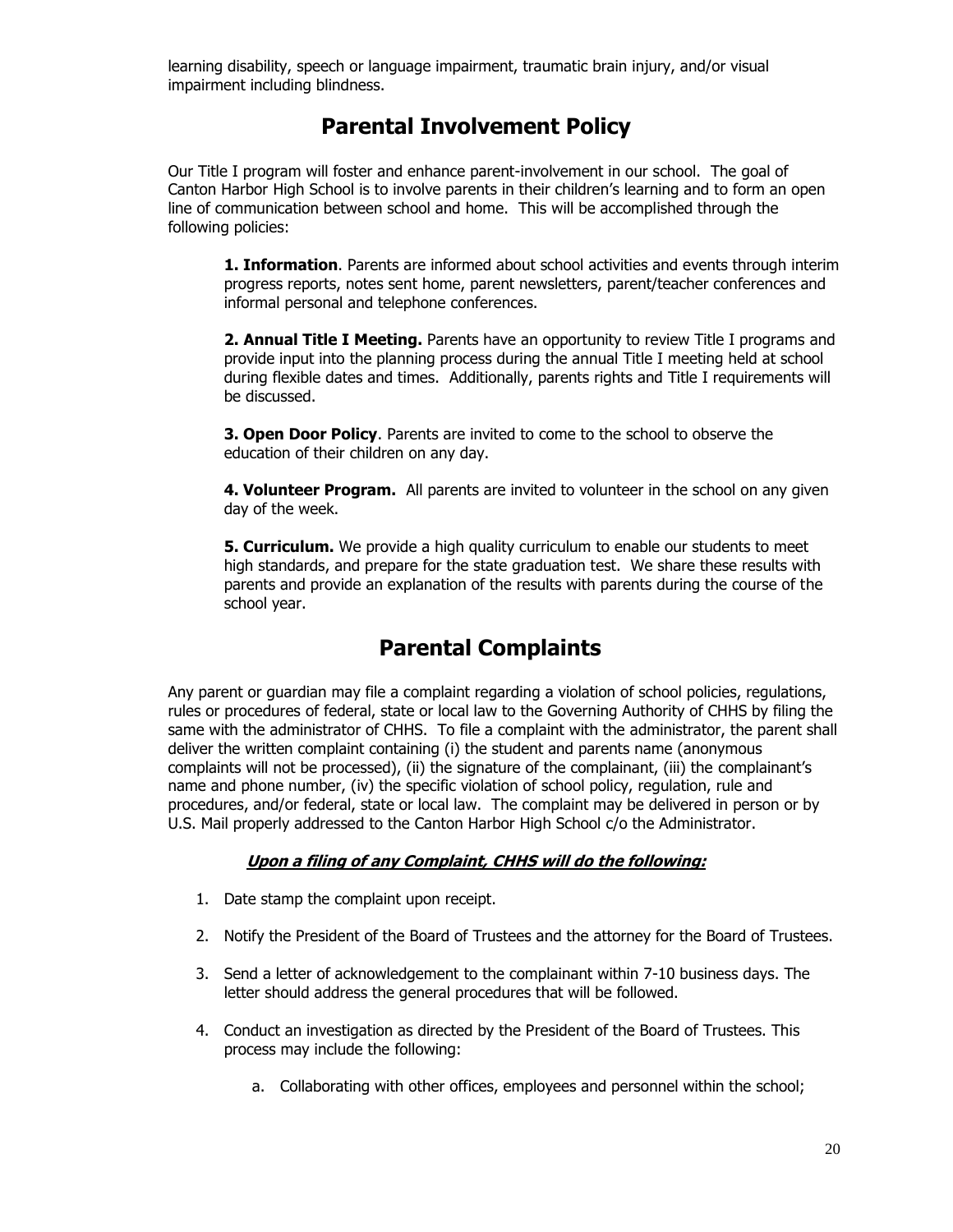- b. Conducting a telephone or personal interview and/or conference(s) with complainant and other necessary parties; and/or
- c. Sending written correspondence.
- 5. The administrator will keep an investigation log and inform the President of the Board of Trustees of the investigation process and findings.
- 6. The investigation will be based on fact and findings specific to the allegation(s) stated in the complaint. The reason for the decision will be outlined in the letter of findings.

The Board of Trustees will issue a letter to the Complainant of:

**Compliance** – (findings were unsubstantiated and school has complied); or

**Non-Compliance** – (noting the areas of non-compliance, recommending possible changes/technical assistance and requesting that the school respond to Complainant with a corrective action(s) plan letter within 10-15 business days);

All documentation of the Complaint, findings and any corrective action(s) plan must be placed in the appropriately marked complaint file for closure.

#### **State Parent Information and Resource Center**

The state of Ohio's resource guide for parents can be located at [http://www.ohiopirc.org/.](http://www.ohiopirc.org/) It is provided to help encourage, support, and understand the development of reading skills in young children.

### **Free Appropriate Public Education (FAPE)**

Canton Harbor High School ensures that a free appropriate public education (FAPE) is made available to all children with disabilities between the ages of 16 and 21, inclusive, in accordance with IDEA and the Operating Standards for whom the school district is the child's school district of residence.

#### **Work Permits**

A critical component of the Canton Harbor High School Education Model is the vocational training and employment of our students. Pursuant to Ohio Law any student who is a minor, at least sixteen years old and who desires to work may do so through a validly issued age and schooling certificate ("Age and Schooling Certificate"). The Ohio Department of Commerce, Division of Labor and Worker Safety-Wage and Hour (hereinafter referred to as "Wage and Hour"), has granted to CHHS the authority to issue and revoke such Age and Schooling Certificates (work permits) for its students.

If a student is eligible to receive an Age and Schooling Certificate, that student may begin the Age and Schooling Permitting Process described below:

#### **The Age and Schooling Permitting Process**

1. If the student is a qualified applicant as described above, he/she shall be given an application to obtain CHHS Age and Schooling Certificate. The student and his/her parent/guardian shall cause the form to be completed in the following manner: the parent/guardian must complete the Student Information Section, the employer shall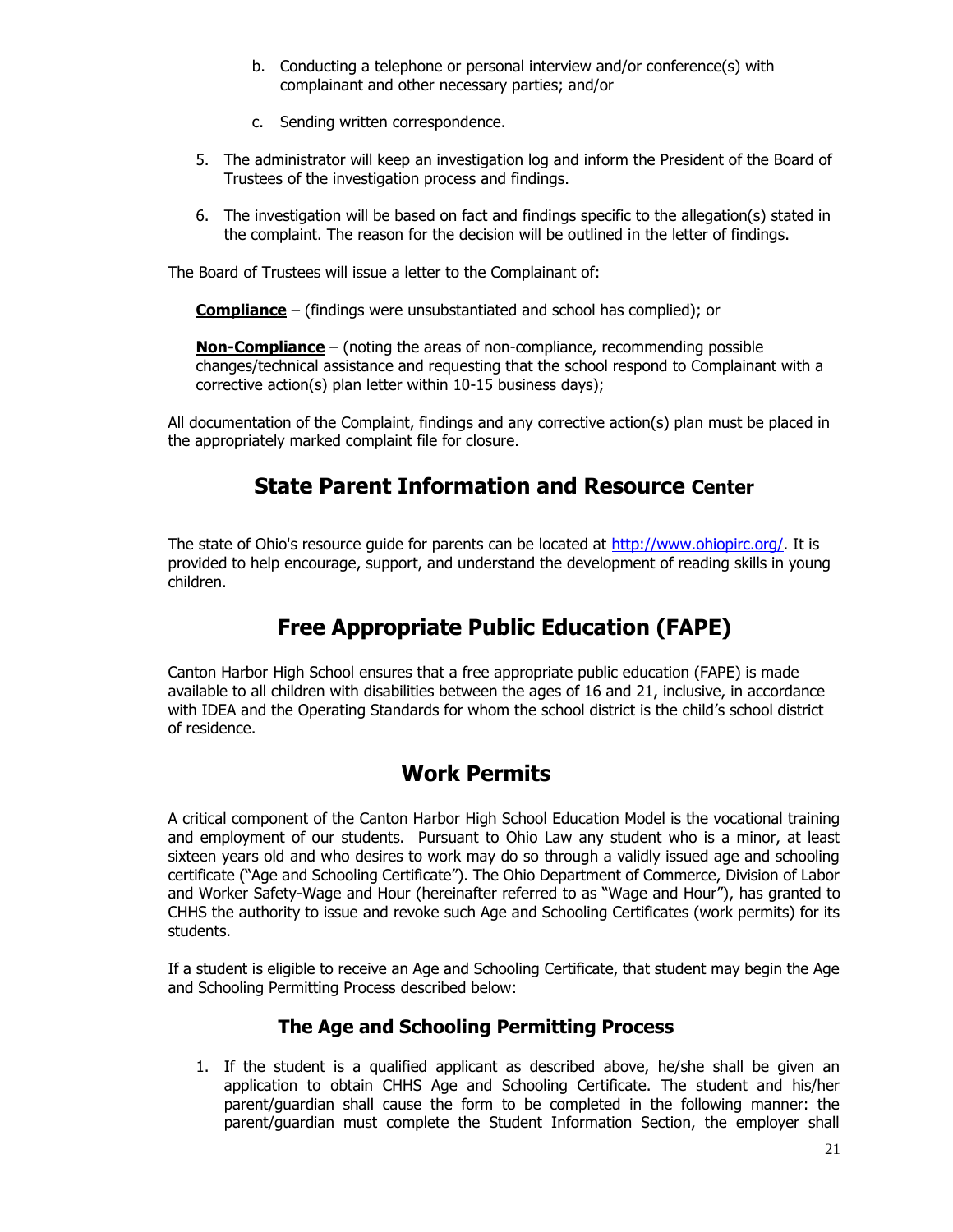complete the Employer's Agreement Section, and the student's physician must complete the Physical Examination Section. Once the aforementioned sections of the application are complete and reviewed by the administrator, the administrator may complete the school records section and execute the application.

- 2. Once the application is complete, the student shall be given The Age and Schooling Certificate. The Age and Schooling Certificate shall be completed by the administrator. Once completed, the Age and Schooling Certificate shall be executed by the student in the section titled "Signature of Minor".
- 3. When the Age and Schooling Certificate is fully executed, the white original shall be sent to the employer and the student may be employed.

 It is important to note that the Age and Schooling Certificate issued to the student is employment and employer specific, and as such, a new application and Age and Schooling Certificate must be submitted and procured respectively for each new different employment opportunity of the student. In addition, at the termination of any previous employment relationship, CHHS must secure the return of the employer's original Age and Schooling Certificate and a reason for termination which when obtained shall be kept in the student's file at Canton Harbor High School.

#### **Revocation of the Age and Schooling Certificate**

The right of a student to work does not come without responsibility. As such, although vocational training and working are an integral part of CHHS educational program, academics always come first and a student's employment should never harm his/her educational advancement. Thus, CHHS reserves the right to revoke the student's Age and Schooling Certificate if that student's academic achievement falls below an acceptable level, the student does not meet the minimum attendance requirement of CHHS, the student violates CHHS's Parent/Student Handbook, Code of Conduct or other school rules, regulations, policies and/or procedures or the administrator believes that the employment represented by the Age and Schooling Certificate is jeopardizing the student's education.

#### **Internet Safety Policy**

The use of technology is a privilege and an important part of the School's overall curriculum. The School always reserves the right to monitor and log technology use, to monitor file server space utilization by users, and examine specific network usage (as may be necessary) for maintenance, safety or security of the technology resources or the safety of the user.

It is the policy of the School to: (a) prevent user access over its computer network to, or transmission of, inappropriate material via the Internet, electronic mail, or other forms of direct electronic communications; (b) prevent unauthorized online disclosure, use, or dissemination of personal identification information of minors; and (d) comply with the Children's Internet Protection Act [Publ. L. No. 106-554 and USC 254(h)].

The parent/student further agrees and understands that the user may have his/her privileges revoked or other disciplinary actions taken against them for actions and/or misuse such as, but not limited to, the following:

- Altering system technology, including but not limited to, software or hardware;
- Placing unauthorized information, computer viruses or harmful programs on or through the computer system in either public or private files or messages;
- Obtaining, viewing, downloading, transmitting, disseminating or otherwise gaining access to or disclosing materials the School believes may be unlawful, obscene, pornographic, abusive, or otherwise objectionable.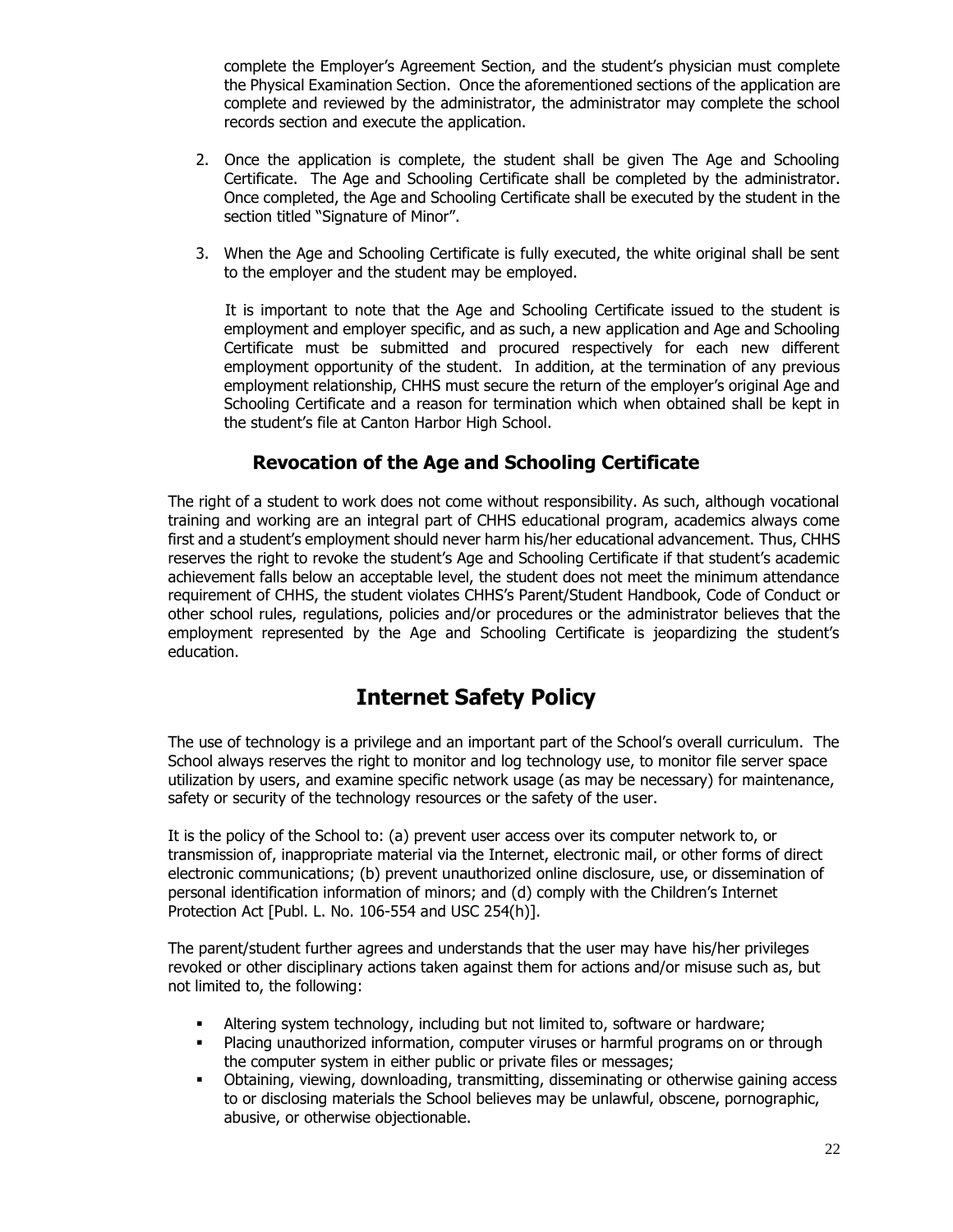- Using technology resources for commercial, political, or other unauthorized purposes since the School technology resources are intended only for educational use;
- Intentionally seeking information on, obtaining copies of, or modifying files, other data, or passwords belonging to other users;
- Disrupting technology through abuse of the technology, including but not limited to, hardware or software;
- Malicious uses of technology through hate mail, harassment, profanity, vulgar statements, or discriminating remarks;
- **Interfering with others' use of technology;**
- Installation of software without consent of the School;
- Allowing anyone else to use an account other than the account holder; and
- **•** Other unlawful or inappropriate behavior.

The parent and student also acknowledges and agrees that he/she is solely responsible for the use of his/her accounts, passwords, and/or access privileges, and that misuse of such may result in appropriate disciplinary actions (including but not limited to suspension or expulsion), loss of access privileges, and/or appropriate legal action.

The parent and student must also know and further agrees that:

- Should the user transfer a file, shareware, or software that infects the technology resources with a virus and causes damage, the user will be liable for any and all repair costs;
- The user will be liable to pay the cost or fee of any file, shareware, or software transferred or downloaded, whether intentional or accidental;
- Should the user intentionally destroy information or equipment that causes damage to technology resources, the user(s) will be liable for any and all costs; and
- Violation of this Internet Safety Policy is also a violation of the School Code of Conduct and may result in any in other scholastic disciplinary action, other than those specifically set forth above, including but not limited to suspension or expulsion.

### **Wellness Policy**

With the passing of the Child Nutrition and Women, Infants, and Children WIC Reauthorization Act of 2004 by Congress, the school recognizes the role it can play in building nutrition knowledge and skills in children to promote healthy eating and physical activity choices. This law requires local education agencies participating in a program authorized by the National School Lunch Act or the Child Nutrition Act of 1966 to develop a local wellness policy. The school supports student health and wellness in accordance with the Board of Trustees Wellness Policy.